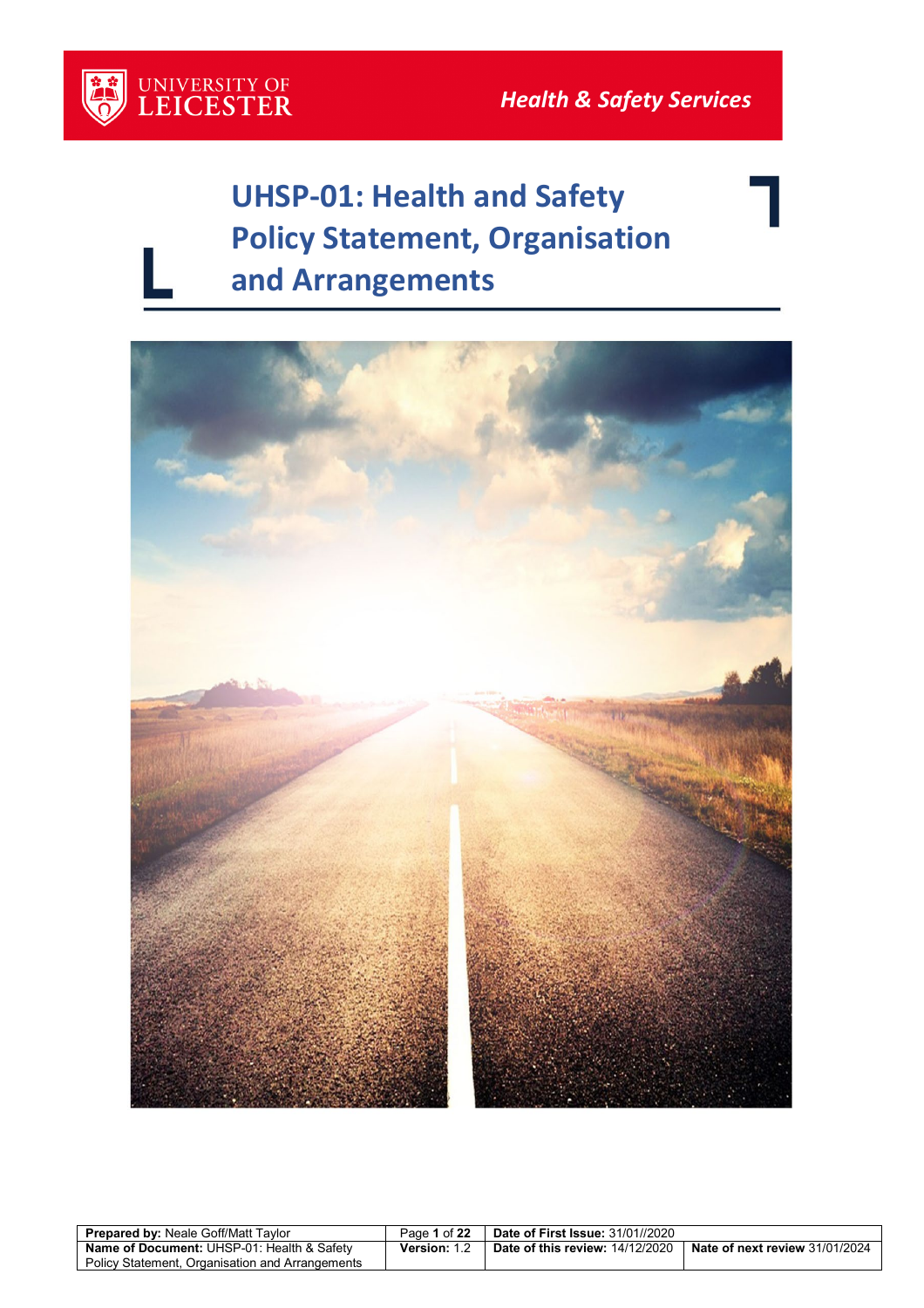

#### <span id="page-1-0"></span>**Contents**

| STATEMENT OF HEALTH AND SAFETY POLICY  Error! Bookmark not defined.             |  |
|---------------------------------------------------------------------------------|--|
|                                                                                 |  |
|                                                                                 |  |
|                                                                                 |  |
|                                                                                 |  |
|                                                                                 |  |
|                                                                                 |  |
|                                                                                 |  |
| 1.1.6 Health and Safety Business Partners and Designated Estates Team Members 8 |  |
|                                                                                 |  |
|                                                                                 |  |
| 1.2.2 Heads of Schools, Academic, Administrative and Service Departments        |  |
|                                                                                 |  |
|                                                                                 |  |
|                                                                                 |  |
|                                                                                 |  |
|                                                                                 |  |
|                                                                                 |  |
|                                                                                 |  |
|                                                                                 |  |
|                                                                                 |  |
|                                                                                 |  |
|                                                                                 |  |
|                                                                                 |  |

| <b>Prepared by: Neale Goff/Matt Taylor/Miki Brocklehurst</b>            | Page 2 of 22 | <b>Date of Issue: 19/02/2020</b> |                     |
|-------------------------------------------------------------------------|--------------|----------------------------------|---------------------|
| <b>Name of Document: UHSP-01: Health &amp; Safety Policy Statement,</b> | Version: 1.2 | Date of Review:                  | <b>Next Review:</b> |
| Organisation and Arrangements                                           |              | 14/12/2021                       | 14/12/2023          |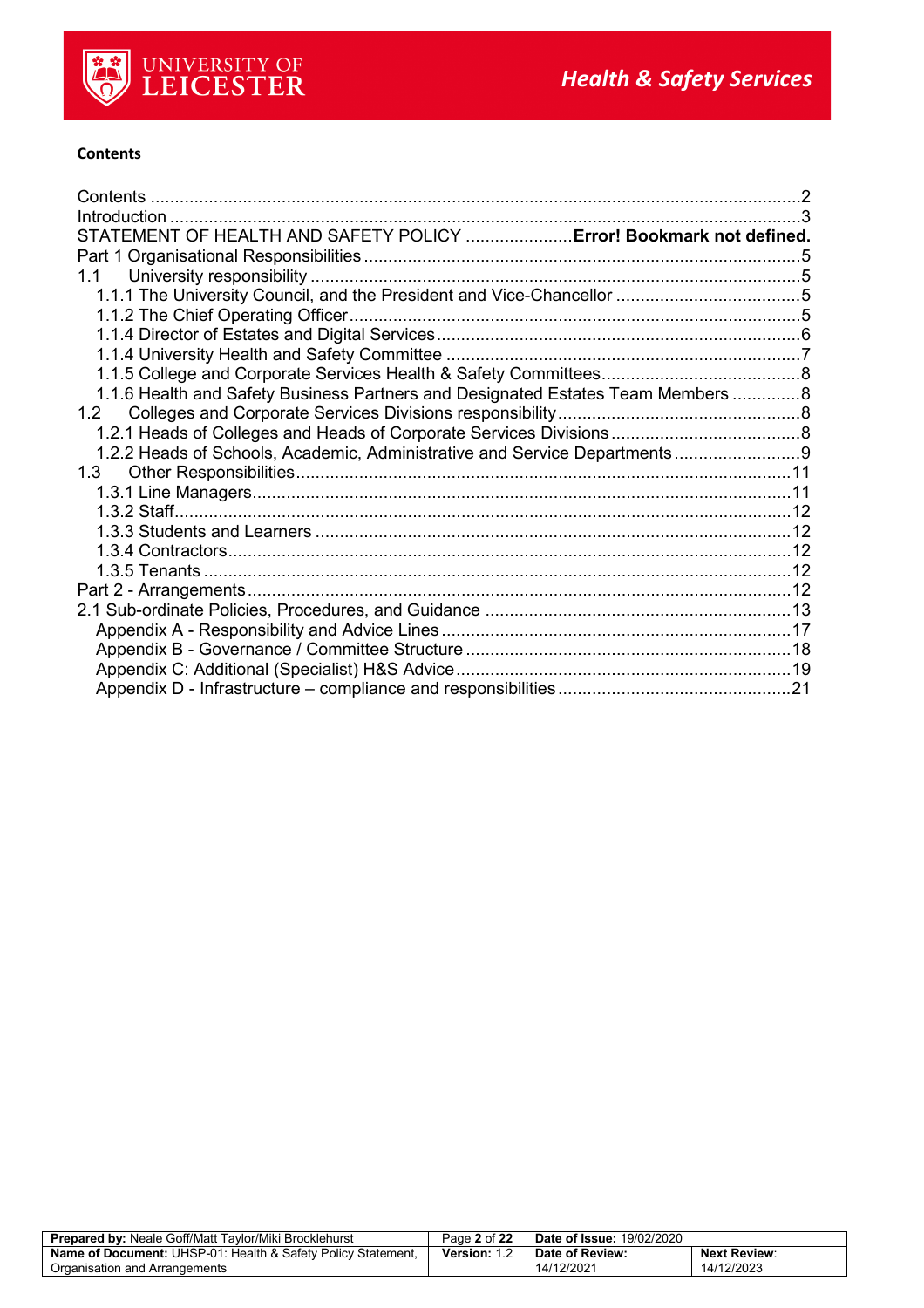

#### <span id="page-2-0"></span>**Introduction**

The purpose of this policy is to address the University's strategic risk relating to compliance with health and safety management legislation, sector guidance and institutional governance summarised as follows:

- Statutory duties including but not limited to The Corporate Manslaughter and Corporate Homicide Act, The Health & Safety at Work etc. Act and Regulatory Reform (Fire Safety) Order.
- Sector guidance "Leadership and Management of Health and Safety in higher education institutions" jointly produced by the University Safety and Health Association (USHA) and the University and Colleges Employers Association (UCEA).
- The Institution's Corporate Governance Code of Practice, Risk Management Policy and Staff Ordinances.

The policy objective is to ensure that all members of staff understand the extent of their responsibilities and how to implement the policy to achieve continuous improvement in the way that health and safety risks are managed.

Under the authority of this policy are a series of specific policies aimed at identified health and safety issues. These policies set the standards for risk control and are further supported by guidance to assist those responsible to meet these standards

Trades Union and student representatives have been consulted in drawing up this policy and agree with the details and arrangements laid out. This policy has been subject to an Equality Impact Assessment to ensure compliance with University Diversity policy.

This Health and Safety Policy document comprises a Policy Statement and details the organisational responsibilities and arrangements for implementing and monitoring the policy.

#### **Occupational Health and Wellbeing**

The Health and Safety Management system is an underpinning element of the Health and Safety strategy. We are keen to ensure wellbeing and occupational health are integrated elements of our approach. The strategy document has been updated to include reference to these elements. Reference is also made in the statement of intent, outlining their importance. Additionally, our 2019, 2020 2021 targets and objectives include reference to Occupational Health, Wellbeing and Environmental.

Whilst integrated, Occupational Health and Wellbeing are managed by different departments in the University though be it, close working relationships exist.

The document is a revision of the January 2020 version.

| <b>Prepared by: Neale Goff/Matt Taylor/Miki Brocklehurst</b>            | Page 3 of 22        | <b>Date of Issue: 19/02/2020</b> |                     |
|-------------------------------------------------------------------------|---------------------|----------------------------------|---------------------|
| <b>Name of Document: UHSP-01: Health &amp; Safety Policy Statement.</b> | <b>Version: 1.2</b> | Date of Review:                  | <b>Next Review:</b> |
| Organisation and Arrangements                                           |                     | 14/12/2021                       | 14/12/2023          |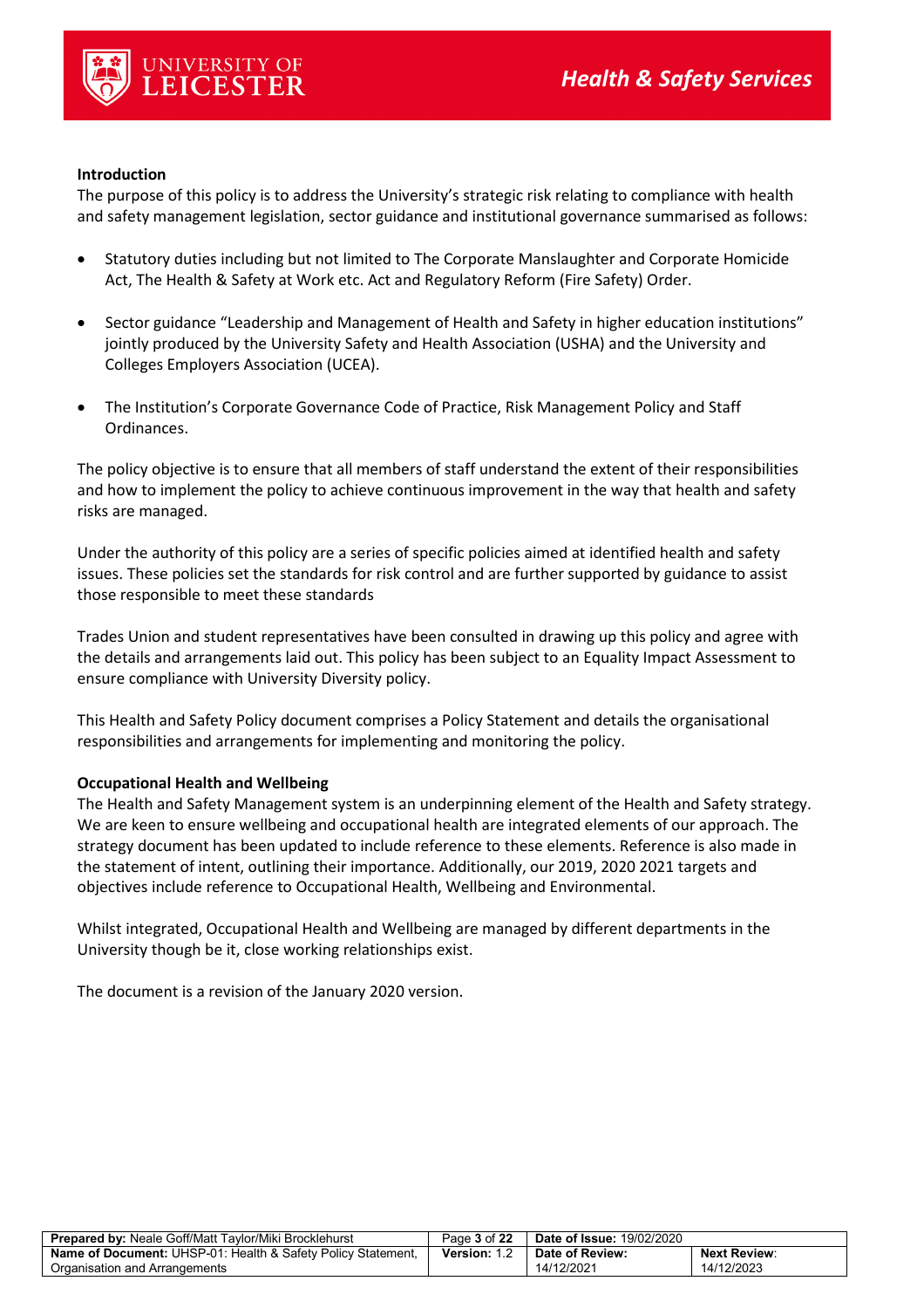

## **STATEMENT OF HEALTH AND SAFETY POLICY**

As Citizens of Change we are fully committed to the health, safety and wellbeing of our staff, students, learners and visitors. This Statement reflects the importance the University attaches to occupational health, safety and wellbeing and demonstrates a determined and overriding commitment to it. Managing health, safety and wellbeing is a strategic priority for us. It has the full commitment of the Council – our governing Body.

Ultimate responsibility for ensuring this is reflected in how we act as an organisation rests with the President and Vice Chancellor. The Chief Operating Officer has delegated responsibility, operationally. The Chief Operating Officer, through the health, safety and wellbeing governance and committee structures, is committed to achieving continuous improvement in our systems and performance.

The nature of the University's business extends into partnerships and relationships with colleges, schools, divisions, departments, staff, contractors suppliers, students, learners and in some cases staff from NHS trusts or other third party organisations. It is therefore important we all work collaboratively to ensure that occupational health, safety and wellbeing become integral elements of the culture of our collective business activities.

Responsibilities for ensuring implementation of the occupational health, safety and wellbeing arrangements underpinning this policy have been delegated through each member of the senior management chain and their respective college, department, and school team structures. Responsibilities are detailed in the arrangements section of the occupational health and safety management system.

The University will operate an occupational health and safety management system following the principles set out in the internationally recognised standard, ISO 45001 and will aspire to comply with the requirements of all relevant occupational health, safety and wellbeing legislation. As we look to review our methods of working and work in a more agile fashion, we will ensure all necessary health safety and wellbeing elements are integrated in to our operations whether they be on campus, off campus or working from home.

The health and safety team will monitor the effectiveness of our policies and procedures via a framework of internal and external auditing exercises. These exercises will be based around providing safe and healthy working conditions. The results will inform the framework, nature and content of the occupational health and safety objectives which will be established and reviewed regularly.

Risk Assessment is an important discipline in our management approach. We will look to ensure we identify hazards, and control or eliminate work based risks so preventing work related injury and ill health.

Each member of staff has a legal responsibility to ensure their own health, safety and wellbeing and that of others who may be affected by their acts or omissions at work or whilst employed on University related activities. You should ensure you are working safely, comply with all relevant policies and procedures and report any unsafe acts or conditions. We will consult with employees or their representatives regularly.

This Statement of Intent and supporting management system will be reviewed periodically against our current occupational health safety and wellbeing objectives. The review will take account of new legislation, current best practice and organisational changes within the University. We are continuing to move towards a healthier and safer University.

**Professor Nishan Canagarajah, President and Vice-Chancellor January 2021**

| <b>Prepared by: Neale Goff/Matt Taylor/Miki Brocklehurst</b>        | Page 4 of 22 | <b>Date of Issue: 19/02/2020</b> |                     |
|---------------------------------------------------------------------|--------------|----------------------------------|---------------------|
| <b>Name of Document:</b> UHSP-01: Health & Safety Policy Statement, | Version: 1.2 | Date of Review:                  | <b>Next Review:</b> |
| Organisation and Arrangements                                       |              | 14/12/2021                       | 14/12/2023          |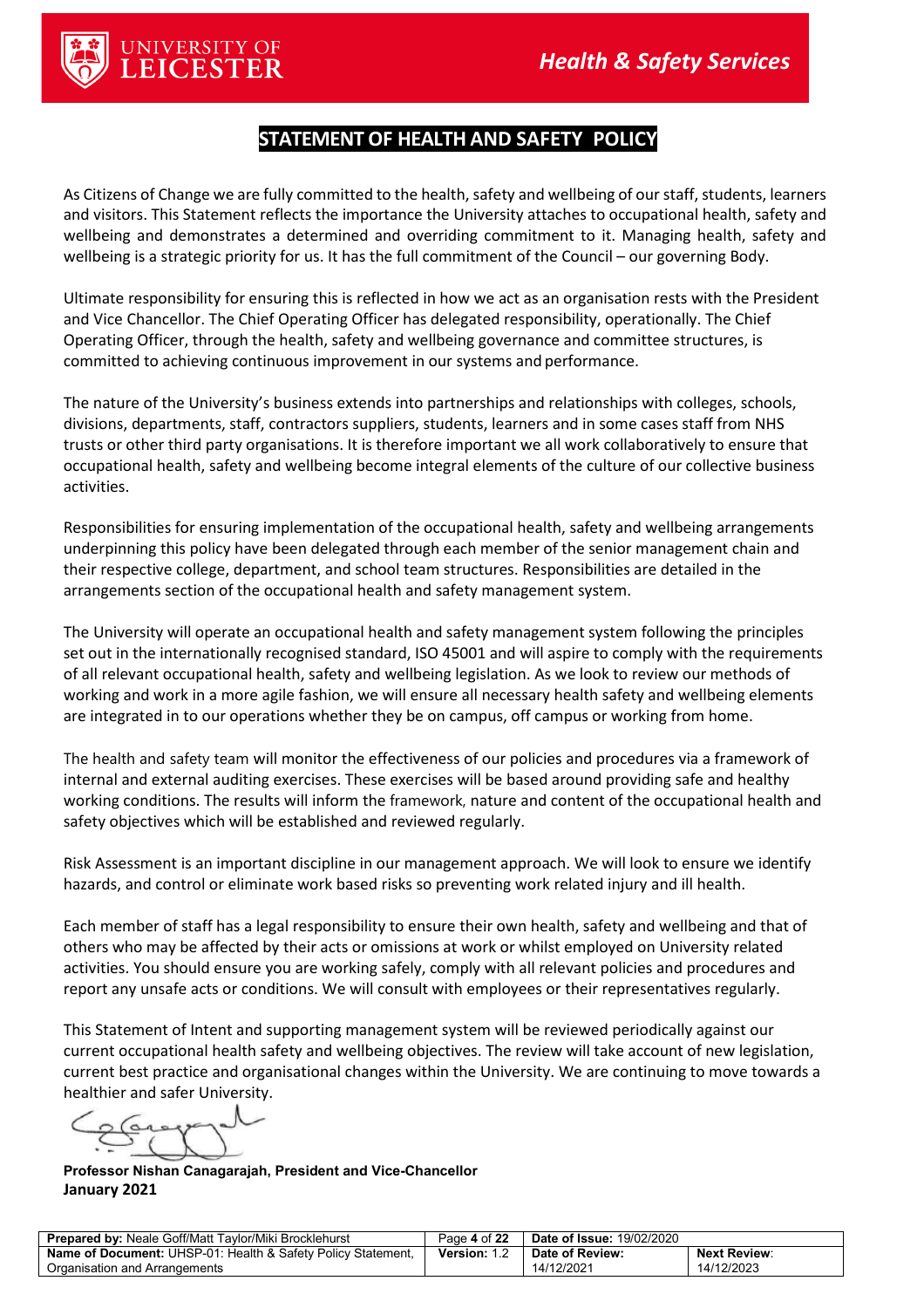

## **Part 1 Organisational Responsibilities**

<span id="page-4-0"></span>This following section of the policy provides the framework for the management of health safety and wellbeing at the University, in terms of organisational responsibilities.

The management of health safety and wellbeing is undertaken in line with all other management processes. It is complimented by a parallel system of advice and monitoring provided through the University Health and Safety Committee, and the expert Health and Safety and business partners in association with key role holders appointed at College/Division and School/Department level.

The University of Leicester organisation for health and safety is summarised by the diagram in Appendix A on page 17.

### <span id="page-4-1"></span>**1.1 University responsibility**

#### <span id="page-4-2"></span>**1.1.1 The University Council, and the President and Vice-Chancellor**

The ultimate responsibility for Health and Safety at the University of Leicester, is vested in Council, which under the Charter is "the governing body and executive of the University and shall have the conduct of all the affairs of the University". The senior executive officers of the University, the President and Vice-Chancellor, are responsible for ensuring that managers are aware of and fulfil their responsibilities for health and safety.

The President and Vice-Chancellor has a key leadership role in fostering an environment in which health, safety and related issues are seen as essential and integral parts of the University's activities. The signing of the Statement of Health and Safety Policy affirms the commitment to health and safety leadership.

The President and Vice-Chancellor has appointed the University Chief Operating Officer to advise them and the University Executive Board, and to act on their behalf in matters relating to health and safety, including taking appropriate action where standards are not being met.

In addition, the Vice-Chancellor has appointed the Chief Operating Officer to be the chair of the University Health and Safety Committee; a committee required to have oversight and advises on the efficacy of management standards and systems to deliver the agreed Health and Safety policies and objectives.

#### <span id="page-4-3"></span>**1.1.2 The Chief Operating Officer**

The President and Vice-Chancellor has delegated authority to the Chief Operating Officer to ensure a platform is created that ensures legislative compliance across our activities and delivers measurable cultural, behavioural and procedural improvements in health and safety performance. The platform will safeguard staff, students and learners who are undertaking their apprenticeships under the University's scheme, as well as those affected by the business activities of the University. The main functions of the Chief Operating Officer in relation to health and safety are:

- To ensure that the health and safety management system is structured and effective at all levels within the University.
- To demonstrate health and safety leadership to ensure that all staff with managerial responsibility are effectively managing health and safety in the College, School, Division, Department, Section, Service, or other part of the University which is under their managerial control.
- To provide senior-level direction for the Director of Estates and Digital Services and the Director of Health & Safety.

| <b>Prepared by: Neale Goff/Matt Taylor/Miki Brocklehurst</b>            | Page 5 of 22 | <b>Date of Issue: 19/02/2020</b> |                     |
|-------------------------------------------------------------------------|--------------|----------------------------------|---------------------|
| <b>Name of Document: UHSP-01: Health &amp; Safety Policy Statement.</b> | Version: 1.  | Date of Review:                  | <b>Next Review:</b> |
| Organisation and Arrangements                                           |              | 14/12/2021                       | 14/12/2023          |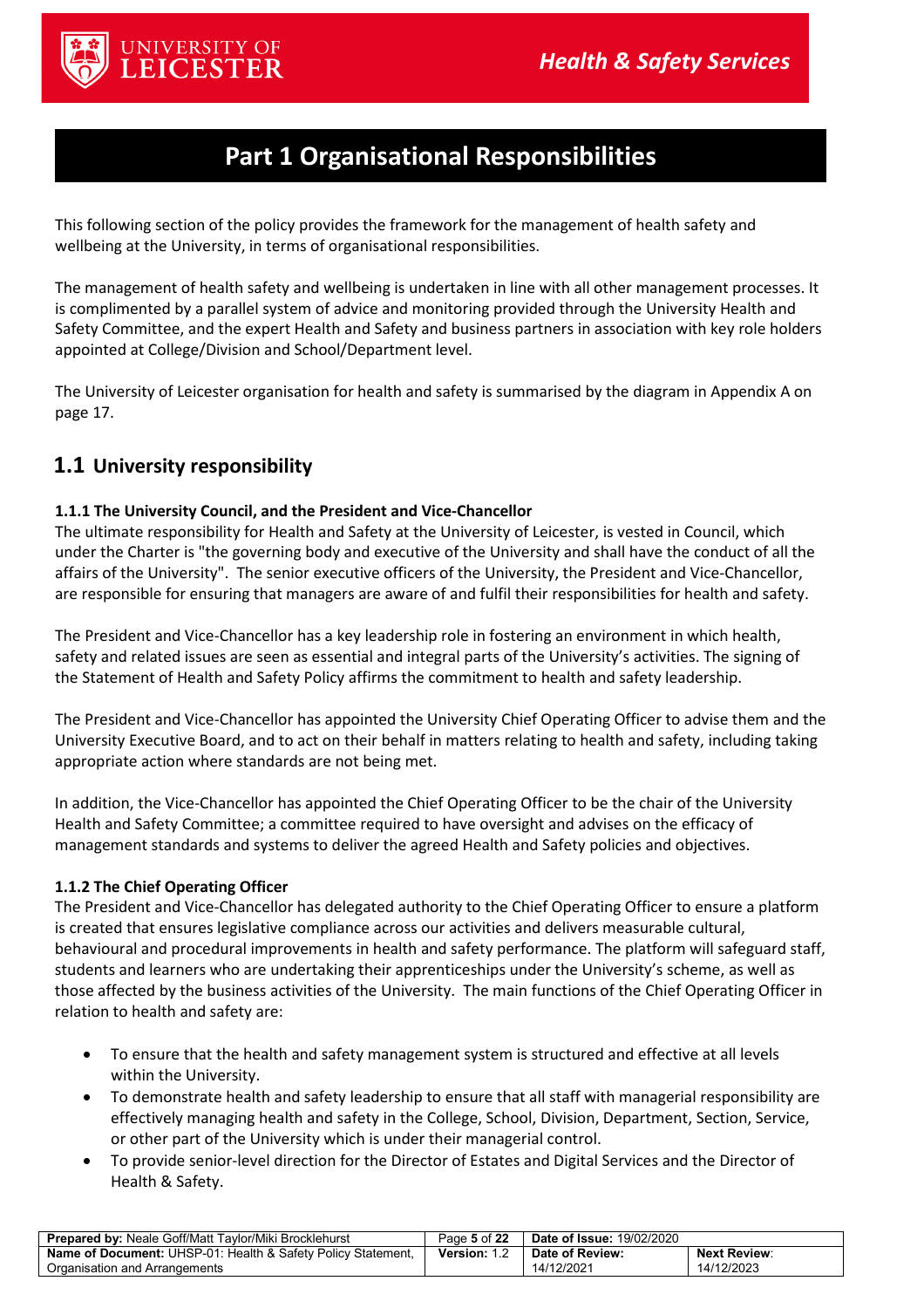

- To report to the President and Vice-Chancellor on the performance of health and safety management in the University.
- To ensure that the President and Vice-Chancellor is aware of all significant health and safety problems or safety policy issues which cannot be dealt with at college, school, division or department level.

#### **1.1.3 Director of Health and Safety**

The Director of Health and Safety has responsibility for the strategic development and implementation of the health and safety strategy and management systems (policies and procedures).

The Director of Health and Safety is accountable to the Executive Board for all health and safety matters within their control. They will provide the appropriate levels of support to Heads of College, Heads of School, Heads of Department or Corporate Services Divisions and other staff with managerial responsibility. This will include:

- Developing, communicating and driving the health and safety strategy which will deliver measurable cultural, behavioural and procedural improvements in health, safety and environmental performance across our business.
- The creation of an environment where health and safety is a business priority, is integral to the services we offer and fundamental to staff, students and learners as well as their behaviours.
- Ensuring that all health and safety policies and procedures are developed and maintained in accordance with current legislation and business requirements.
- To ensure that health and wellbeing is embedded within the health and safety management system and operational activities across the University and that the University's occupational health provision is well understood by managers and staff.
- The development and implementation of systems or processes that will measure and monitor our performance, leading to benchmarking and measurable improvements.
- Establishing and managing a network platform that allows all health and safety professionals and others with specific health and safety responsibilities to become directly connected and where possible share best practice.
- The provision of advice on the interpretation of health and safety legislation and supporting codes of practice and how these might be best applied.
- Ensuring that the Executive Board, Directors, Heads of College, Heads of School, Heads of Department or Corporate Services Divisions, staff with managerial responsibility and other staff are sufficiently aware of their duties and responsibilities.
- The identification of health and safety training needs across the business and the development of appropriate training packages for delivery.
- Providing the necessary levels of support to all levels of staff within the University.
- Ensuring the systems and processes implemented across the business reflect the intentions of and are in compliance with best industry practice (ISO 45001).
- Proactively engaging with Executive Board, Directors, Heads of College, Heads of School, Heads of Department or Corporate Services Divisions, staff with managerial responsibility and others to ensure, as duty holders they are aligned with the strategy.
- Working closely with the leadership teams to leverage consistent, cost effective health and safety management procedures and initiatives across all areas of the business.

#### <span id="page-5-0"></span>**1.1.4 Director of Estates and Digital Services**

The Director of Estates and Digital Services is responsible for the maintenance of buildings and their safe infrastructure. This includes asset management and compliance, reactive maintenance, minor works, major projects and University services. This means that no college, school, department or division may modify any building or structure or service *(e.g. electrical supply or gas supply)* without the explicit written permission from Estates and Digital Services. The Director of Estates and Digital Services is responsible for:

- Ensuring all University owned buildings are without significant risks to health and safety.
- Ensuring new builds and substantial renovations consider health and safety as part of the design.

| <b>Prepared by: Neale Goff/Matt Taylor/Miki Brocklehurst</b>        | Page 6 of 22 | <b>Date of Issue: 19/02/2020</b> |                     |
|---------------------------------------------------------------------|--------------|----------------------------------|---------------------|
| <b>Name of Document:</b> UHSP-01: Health & Safety Policy Statement, | Version: 1.2 | Date of Review:                  | <b>Next Review:</b> |
| Organisation and Arrangements                                       |              | 14/12/2021                       | 14/12/2023          |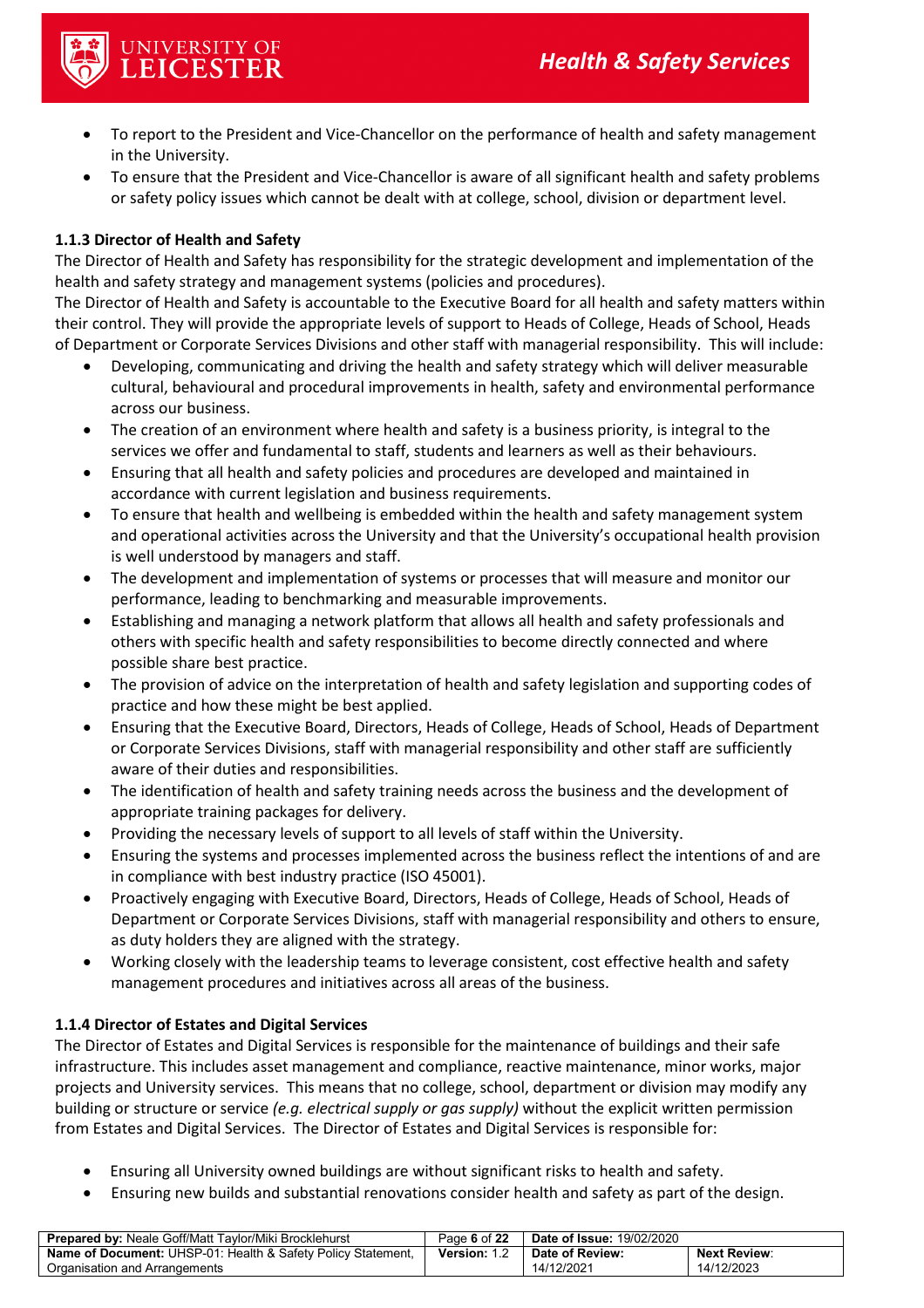

- Ensuring compliance (through appropriate team members) with legislation in respect to the control of asbestos, legionella, water quality, gas and pressure systems, lifts and lifting equipment, roof works, air conditioning and local exhaust ventilation and electrical supplies.
- Common areas of the University's estate not associated with specific Colleges, Schools, Departments or Divisions. These internal areas include centrally time-tabled teaching spaces [e.g. lecture theatres], welfare facilities and tenanted property. External areas include university public spaces/grounds, roadways, paths, steps and car parks. *[NB: Heads of Colleges and Heads of Corporate Services Divisions are responsible for activities within buildings, equipment and any substances or materials used under their control]*

#### <span id="page-6-0"></span>**1.1.4 University Health and Safety Committee**

The University Health and Safety Committee is established as the organisational custodian of the University of Leicester Health and Safety Management Strategy and Policies. The Committee exists to provide guidance and reassurance to all university stakeholders in relation to the health and safety management arrangements established to manage our key risks and activities.

It is important to note that the Committee does not merely exist as a consultative forum but is established to ensure that significant actions are identified, resourced and implemented in such a way as the university can demonstrate that health and safety is being effectively managed as a strategic priority.

Key Responsibilities include:

- Ownership of the University of Leicester's Health Safety and wellbeing Strategy (3 Year) and ensuring it is adequately resourced and implemented at all levels of the university
- Development of an annual H&S Work Activity Plan to ensure H&S Strategy is delivered in line with agreed timelines
- Ensuring H&S Strategy is actively engaged and embedded in all areas of the University's undertakings.
- Examining the level of competence and resource allocated to health and safety across University of Leicester's activities
- Identifying key risks associated with University of Leicester's activities and reviewing the arrangements in place for managing these risks
- Receiving and reviewing reports resulting from accidents and incidents, and assessing any corrective or remedial actions implemented to prevent a recurrence
- Reviewing University of Leicester's management arrangements against any legislative changes or as a result of major incidents elsewhere (e.g. Grenfell Tower)
- Considering reports arising from audit and monitoring activities, and agree any necessary corrective actions
- Ensuring active engagement with all relevant internal and external stakeholders
- Considering the response to any third party or enforcement interventions (HSE, Local Authority), and review any actions taken as a result
- Considering health, safety and welfare matters raised by members of the university community and assess their implications for the organisation.
- Ensuring roles, responsibilities and accountabilities for health and safety are clearly documented and agreed
- Ensuring College and Corporate Services Health & Safety committees are structured, resourced and report in a manner consistent with the University of Leicester's H&S Strategy

The HS&WC meets the statutory obligations under The Safety Representatives and Safety Committees Regulations 1977 (as amended) and The Health and Safety (Consultation with Employees) Regulations 1996 and the University recognises the Safety Representatives' Charter. The recognised trades unions by

| <b>Prepared by: Neale Goff/Matt Taylor/Miki Brocklehurst</b>        | Page 7 of 22        | <b>Date of Issue: 19/02/2020</b> |                     |
|---------------------------------------------------------------------|---------------------|----------------------------------|---------------------|
| <b>Name of Document:</b> UHSP-01: Health & Safety Policy Statement, | <b>Version: 1.2</b> | Date of Review:                  | <b>Next Review:</b> |
| Organisation and Arrangements                                       |                     | 14/12/2021                       | 14/12/2023          |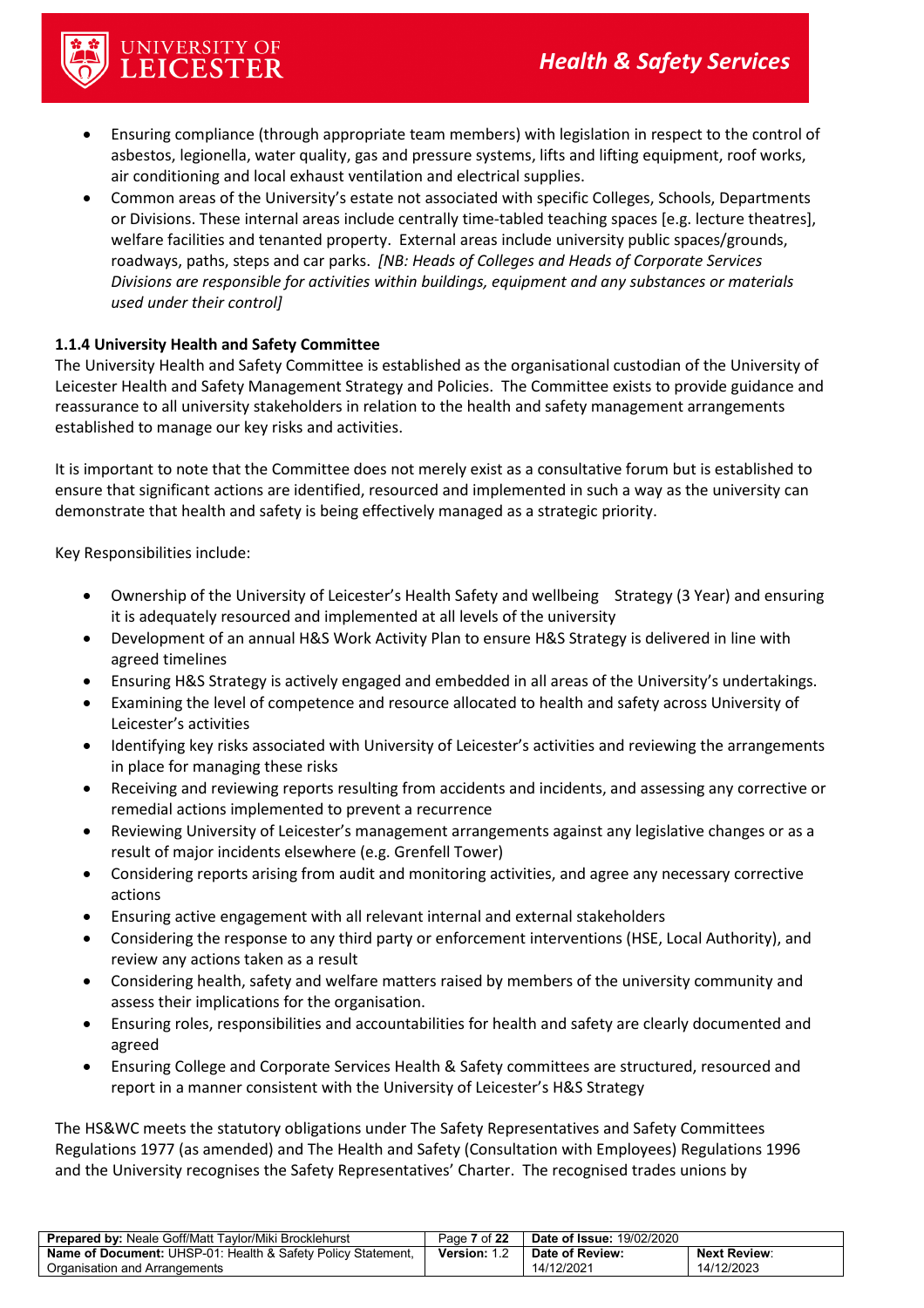

agreement extend their representation to all staff grades and do not limit their representations to those with Trades Union membership.

The HS&WC terms of reference and membership are agreed in accordance with University committee protocols and are available on University webpages.

#### <span id="page-7-0"></span>**1.1.5 College and Corporate Services Health & Safety Committees**

The University's Health and Safety Committee has mandated that the Colleges and Corporate Services have a Health and Safety Committee to help manage their own Health, Safety and Wellbeing obligations. The Chairs of these committee will be the Director of Operations for the Colleges and the Director of Health and Safety for the Corporate Services Committee. The committee shall be comprised of respective members of each department.

Where the University seeks collective advice on health and safety matters from a specialist working group, the members of that working group assume no special responsibility.

#### <span id="page-7-1"></span>**1.1.6 Health and Safety Business Partners and Designated Estates Team Members**

Reporting to the Director of Health and Safety, they are responsible for ensuring that, the day-to-day health and safety requirements across the areas of the University for which they have responsibility are being carried out, according to the policy laid down by the University. This will include:

- The creation of an environment where health and safety is a business priority, is integral to the services we offer and fundamental to staff, students and learners as well as their behaviours.
- The deployment of the University health and safety management system across the areas of the University for which they have responsibility.
- To ensure that health and wellbeing is embedded within the health and safety management system and operational activities across the University and that the University's occupational health provision is well understood by managers and staff.
- The implementation of systems or processes that will measure and monitor our performance, leading to benchmarking and measurable improvements.
- Ensuring there is clarity surrounding the position relating to statutory compliance and health and safety performance across the areas of the University for which they have responsibility (both lagging and leading indicators of performance).
- The development of annual health and safety objectives and improvement plans.
- The provision of advice on the interpretation of health and safety legislation and supporting codes of practice and how these might be best applied.
- Ensuring that staff with managerial responsibilities across the areas of the University for which they have responsibility are sufficiently aware of their duties and responsibilities.
- The identification of health and safety training needs across the areas of the University for which they have responsibility for and the development of appropriate training packages for delivery.
- Providing the necessary levels of support to all levels of staff within the University.

#### <span id="page-7-2"></span>**1.2 Colleges and Corporate Services Divisions responsibility**

Individual Colleges and Divisions are responsible for dealing with the risks encountered within their sphere of activities and promoting a positive attitude to health, safety, and wellbeing.

#### <span id="page-7-3"></span>**1.2.1 Heads of Colleges and Heads of Corporate Services Divisions**

The Heads are responsible to the President and Vice-Chancellor through the Chief Operating Officer, and have senior managerial role, for:

| <b>Prepared by: Neale Goff/Matt Taylor/Miki Brocklehurst</b>        | Page 8 of 22 | <b>Date of Issue: 19/02/2020</b> |                     |
|---------------------------------------------------------------------|--------------|----------------------------------|---------------------|
| <b>Name of Document:</b> UHSP-01: Health & Safety Policy Statement. | Version:     | Date of Review:                  | <b>Next Review:</b> |
| Organisation and Arrangements                                       |              | 14/12/2021                       | 14/12/2023          |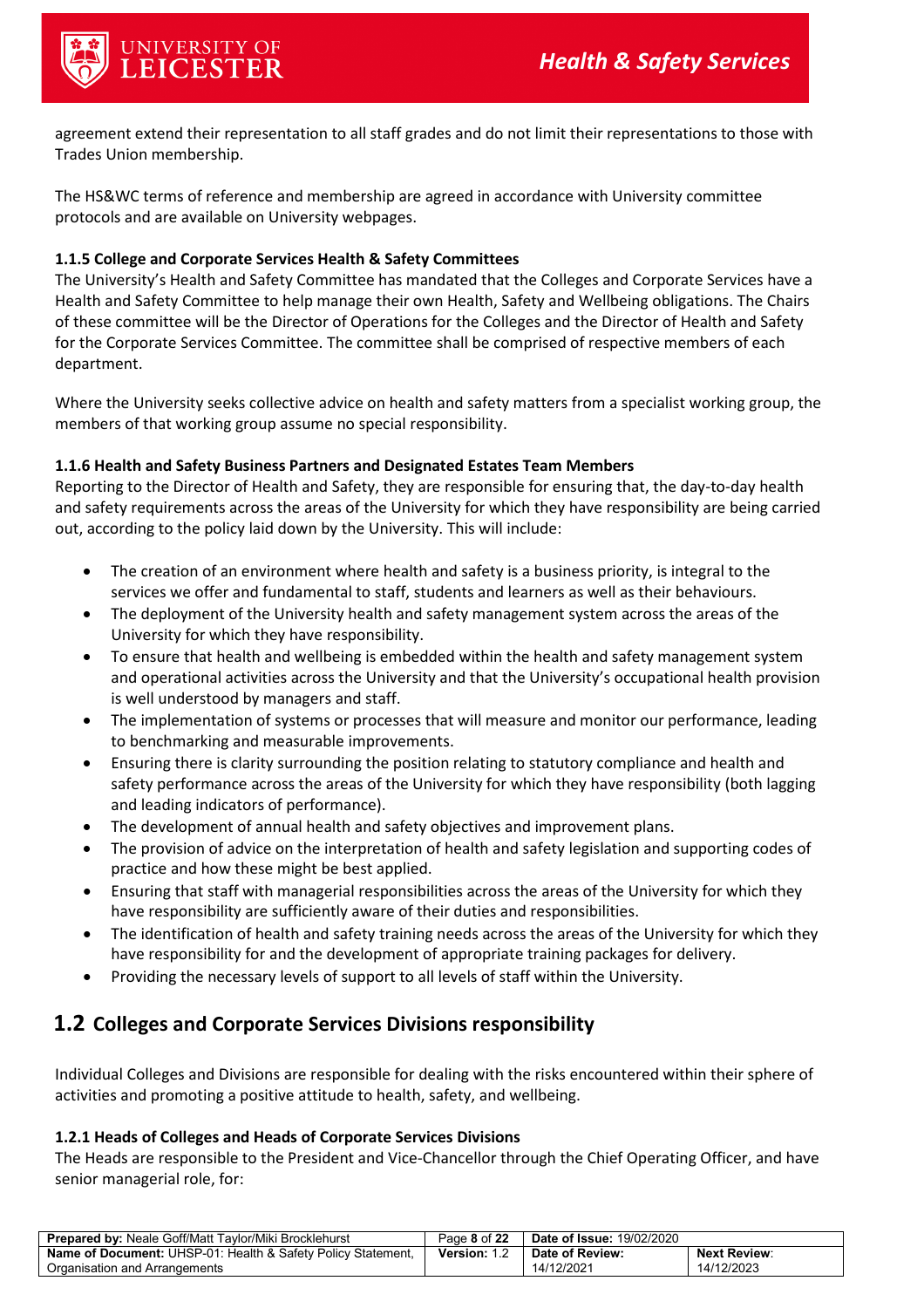- Taking ownership of embedding the University's health and safety strategy within the College/Division.
- Taking responsibility for and owning the statutory compliance obligations within their department.
- Ensuring a structure is established for health and safety management and that key safety roles (as identified in UHSP-22 Key Safety Roles policy) are filled within the area of their responsibility.
- Leading and fostering an environment in which health, safety and related issues are essential and integral parts of the College/Divisions' activities.
- Ensuring that risks to health, safety and wellbeing of staff, students, learners, customers, clients, and visitors, are properly identified and controlled in conformity with University policy. This responsibility extends to staff and student activities away from University premises including trips and student placements.
- Ensuring that there is effective consultation and co-operation with appointed Trades Union Safety Representatives within their College/Division and arrangements exist to allow staff, students and learners to raise health and safety matters.
- Where appropriate, ensuring that proper arrangements are made for the disposal of hazardous wastes, in particular; radioactive, biological (including clinical) and chemical wastes
- Ensuring a health and safety work plan is written and implemented to codify how the College/Division will meet its obligations and plan the required work.

In discharging their duties, each Head of College/Division must appoint a Board member to be responsible for health and safety and establish a health and safety committee for the monitoring of health and safety performance.

#### <span id="page-8-0"></span>**1.2.2 Heads of Schools, Academic, Administrative and Service Departments**

Senior members of staff in each department or function have a management responsibility to lead and implement the University's health and safety policy. They shall establish and formalise the lines of authority within it and allocate such arrangements as to manage their health and safety function effectively.

The senior member of staff also has overall responsibility for the provision of such information, instruction, training and supervision as is necessary to ensure the health and safety of staff, students, learners and visitors.

Heads of Department shall ensure that:

UNIVERSITY OF<br>LEICESTER

- All department staff are aware of the health and safety arrangements for the reporting of accidents and hazards, first aid and emergency procedures for safe evacuation.
- Students and learners are aware of their responsibilities to co-operate with safe working procedures.
- Teaching at both undergraduate and postgraduate level must communicate and supervise students and learners to ensure a basic safety requirement is met in relevant areas.
- Risk assessments are suitable and sufficient for the hazards and risks presented to all staff, students, learners and other persons in their department. These must be are competently completed, communicated, implanted and reviewed.
- Personal protective equipment is suitable and sufficient, readily available, maintained and used as intended.
- All staff, students and learners are provided with the necessary instruction, information, training, and supervision to enable work to be carried out safely and without risk to health or wellbeing.
- Near misses, accidents, dangerous occurrences, cases of notifiable disease and occupational ill health are reported, investigated and action is taken to prevent any recurrence.
- Regular hazard monitoring and workplace health and safety inspections are carried out.
- Observed defects in premises within their area of charge are reported promptly to the Estates and Campus Services for remediation and actions taken to prevent no further risk.
- Working with the Health & Safety Business Partner, ensure the requirements of the College/Division work plan are met and that the plan is embedded within their department

| <b>Prepared by: Neale Goff/Matt Taylor/Miki Brocklehurst</b>        | Page 9 of 22        | <b>Date of Issue: 19/02/2020</b> |                     |
|---------------------------------------------------------------------|---------------------|----------------------------------|---------------------|
| <b>Name of Document:</b> UHSP-01: Health & Safety Policy Statement, | <b>Version: 1.2</b> | Date of Review:                  | <b>Next Review:</b> |
| Organisation and Arrangements                                       |                     | 14/12/2021                       | 14/12/2023          |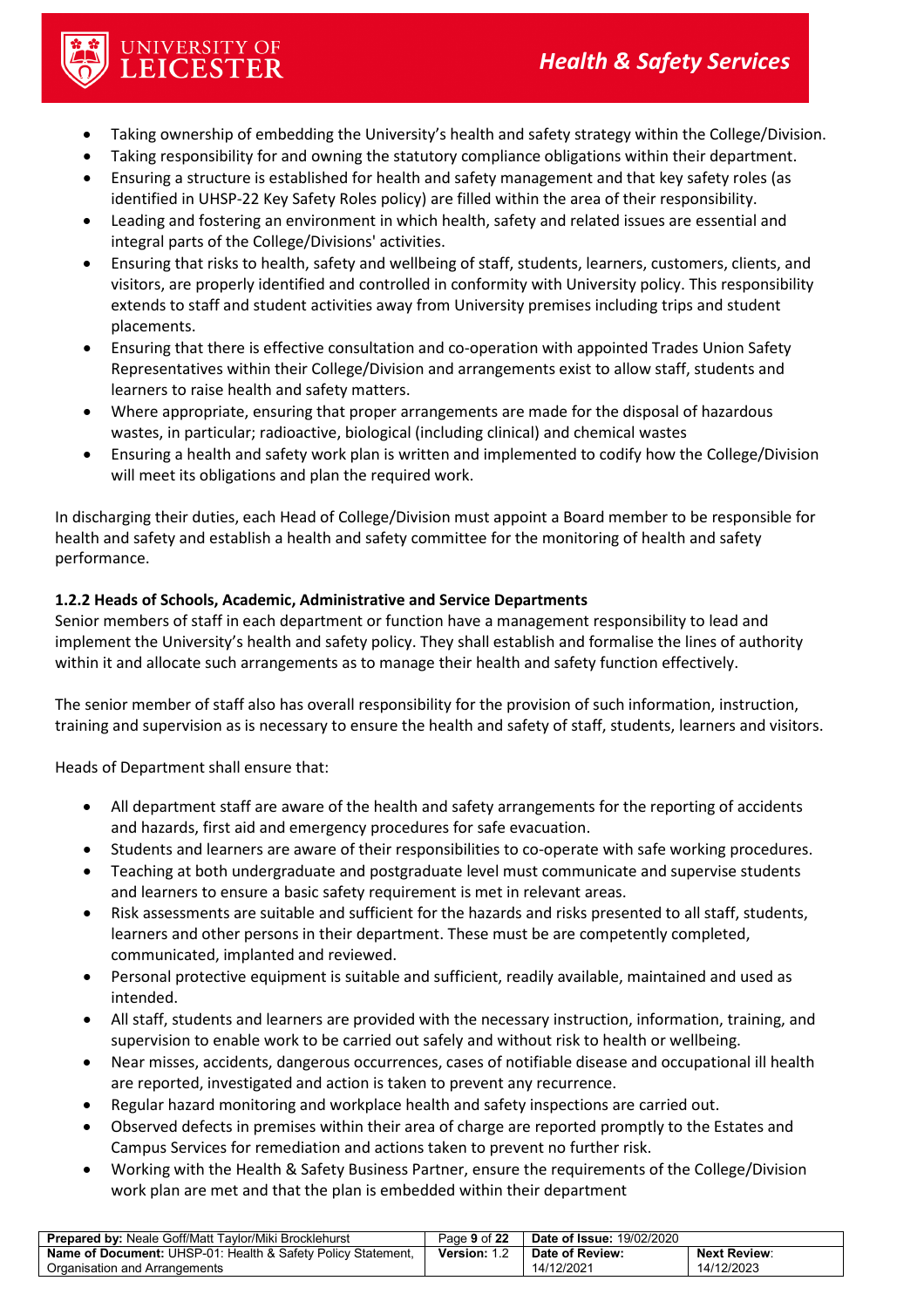

The Head shall appoint a Departmental Safety Officer (DSO) to act in an advisory capacity but will retain the responsibility for the maintenance of healthy and safe conditions. A person appointed as DSO shall be a suitably competent member of their staff who is provided with a sufficient level of support, resources and training.

If matters affecting health and safety arise which are beyond their authority or resources, Heads of Department, must formally refer the matter to the next senior authority.

#### **1.2.3 Departmental Safety Officer (DSO) and other key safety roles**

DSO's have the key role in coordinating a department's health and safety activities. They will be the key liaison between the department and Health and Safety Services and they are likely to be the person to which questions of health and safety matters will be initially raised. Being a DSO involves liaising with and advising staff at all levels, both academic and professional and so the DSO appointment process should ensure personnel with suitable skills, training and experience are appointed to perform their duties, which are:

- To advise your department/building on health & safety matters including safety inductions for new starters
- To report to the relevant committees on health & safety matters which cannot be effectively dealt with via the normal escalation process
- To advise on safe methods for all activities conducted within your department/building
- To be responsible for owning the aims and objectives document (Critical Pillars) under the direction of the Head of College/Head of Division
- Following direction from the Head of College/Head of Division and support from your Health & Safety Business Partner support implementation of the aims and objectives document (Critical Pillars)To Assist:
- To carry out regular health and safety inspections to identify hazards and risks.
- Ensuring health & safety information is disseminated.
- Ensure there is adequate First Aider/First Aid Supplies within their area/building
- To ensure, with the BSS with the implementation of robust fire safety arrangements and ensuring their continued effectiveness.
- To ensure all accidents/incidents, including near misses and unsafe acts are reported to Health & Safety Services
- To ensure progress being made against the aims and objectives document (Critical Pillars)

In some situations, it may be appropriate for health and safety arrangements and personnel to be shared between departments/divisions within a College or Corporate Services Division. Where facilities used by departments/divisions are shared, the appropriate Heads must determine how safety responsibilities are to be apportioned and formalise the arrangements.

All members of staff should be aware of the functions of such officers and supervisors and have ready access to them.

#### **Building Safety Supervisors**

Building Safety Supervisors (BSS's) act as a focal point for matters of safety relating to the built environment. In buildings occupied by a single department, the BSS will be appointed by the Head of Department. Where several departments occupy a building, the heads of those departments will consult with each other to establish which department will provide the BSS (this is normally the department with the greatest number of staff within the building). The duties of the Building Safety Supervisor are:

| <b>Prepared by: Neale Goff/Matt Taylor/Miki Brocklehurst</b>        | Page 10 of 22 | <b>Date of Issue: 19/02/2020</b> |                     |
|---------------------------------------------------------------------|---------------|----------------------------------|---------------------|
| <b>Name of Document:</b> UHSP-01: Health & Safety Policy Statement. | Version: 1.2  | Date of Review:                  | <b>Next Review:</b> |
| Organisation and Arrangements                                       |               | 14/12/2021                       | 14/12/2023          |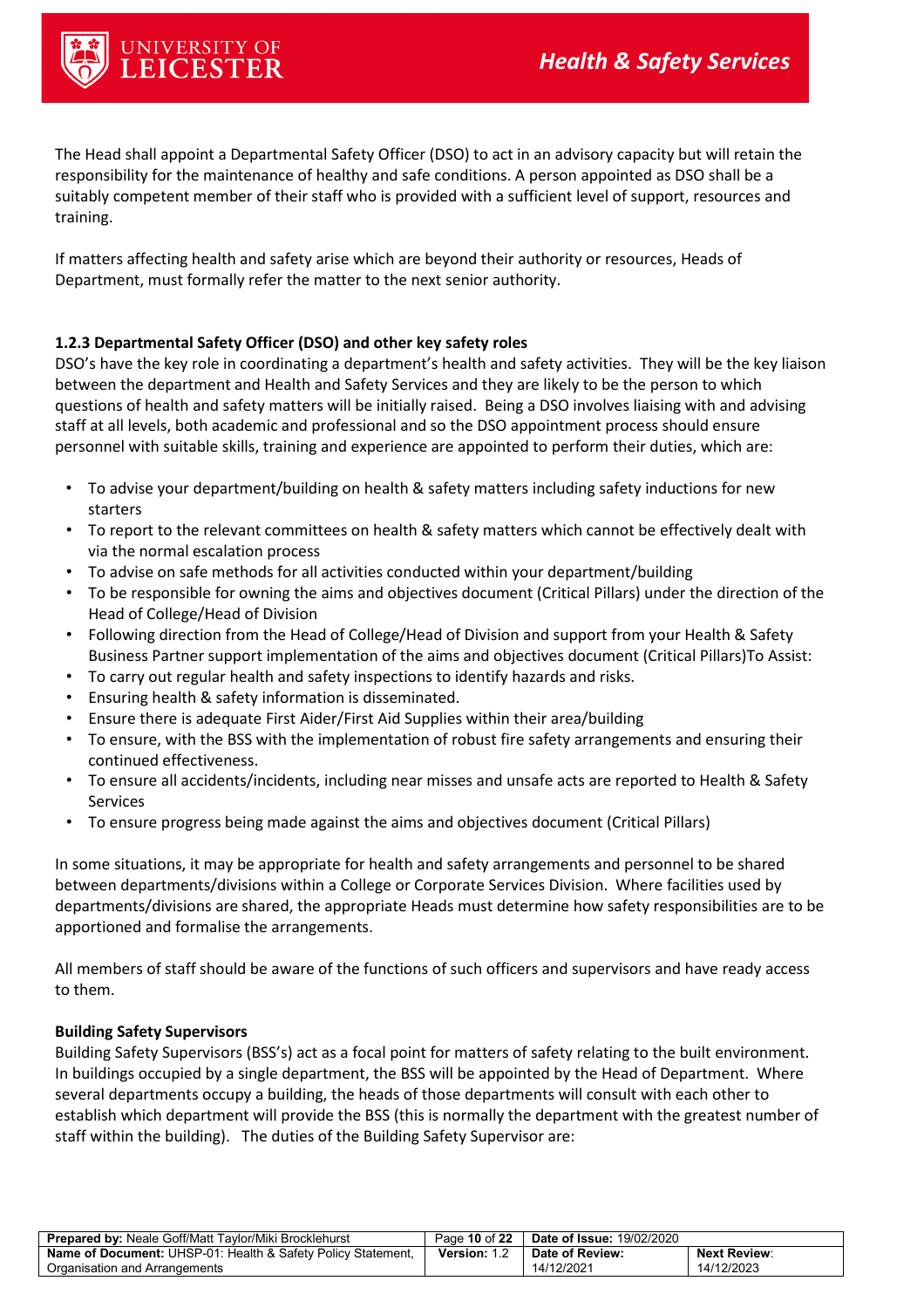

UNIVERSITY OF<br>LEICESTER

- To ensure that building related unsafe and unhealthy conditions not specific to a particular department are reported for remedial action to the appropriate authority, e.g. Estates and Digital services, Health & Safety Services etc.
- To be the person to whom questions relating to building safety, which are not properly dealt with by a particular department, may initially be referred
- To draw to the attention of the Health & Safety Committee any building related health and safety matter which is of concern and cannot be or is not being effectively dealt with by any other authority, or on which information is required
- To ensure that accidents to non-departmental staff are promptly reported to Health & Safety Services in accordance with University procedures
- To report to Estates and Digital Services when any fire equipment for general use in the building is seen to be missing or faulty
- To ensure that first aid boxes not held in particular departments are checked regularly against the list of contents and any deficiencies made good
- To coordinate with department managers a review of the Emergency Evacuation Plan
- To ensure in conjunction with Estates and Digital Services that fire alarms in the building are tested once a week and that the test is suitably recorded
- To organise an emergency evacuation of the building at least annually (or more frequent as defined by the Fire Safety Manager) and to record the event in the Building Fire Safety Logbook and to send a report to Health & Safety Services
- To ensure, by liaison with occupants of the building, the maintenance of unobstructed means of escape in case of fire

There are several other key posts that are required to ensure the robust implementation of the University's Health and Safety Procedures. These are detailed in the document UHSP-22 Key Safety Roles.

## <span id="page-10-0"></span>**1.3 Other Responsibilities**

#### <span id="page-10-1"></span>**1.3.1 Line Managers**

Those members of staff in an academic department or support service who have managerial or supervisory duties in relation to other staff, students, learners or any facility operated by the department or service. All line managers are responsible for health and safety matters within their control and will be responsible for the health safety and welfare of their direct reports. They will ensure:

- The practical implementation of this health and safety management system and arrangements and all associated procedures as applicable to your team's undertakings.
- To ensure that wellbeing is embedded within the local processes and operational activities and that the University's occupational health provision is well understood by managers and staff.
- That responsibilities for health, safety and welfare are properly assigned, accepted and understood at all levels of their area of control.
- That risk assessments are conducted and hazards adequately controlled prior to the commencement of any work activity, including COSHH, DSE, and manual handling etc.
- Ensure that all accidents, incidents and near misses are reported and investigated where necessary in line with University procedures.
- All employees under their control are aware of their health and safety responsibilities.
- Take appropriate action and ensuring prompt attention on any representation submitted by any employee/others who have comments or concerns regarding health and safety.
- That due consideration is provided when employees report health and safety concerns and promote a positive health and safety culture.
- Demonstrate a commitment to health and safety excellence and continuous improvement.

| <b>Prepared by: Neale Goff/Matt Taylor/Miki Brocklehurst</b>        | Page 11 of 22 | <b>Date of Issue: 19/02/2020</b> |                     |
|---------------------------------------------------------------------|---------------|----------------------------------|---------------------|
| <b>Name of Document:</b> UHSP-01: Health & Safety Policy Statement, | Version: 1.2  | Date of Review:                  | <b>Next Review:</b> |
| Organisation and Arrangements                                       |               | 14/12/2021                       | 14/12/2023          |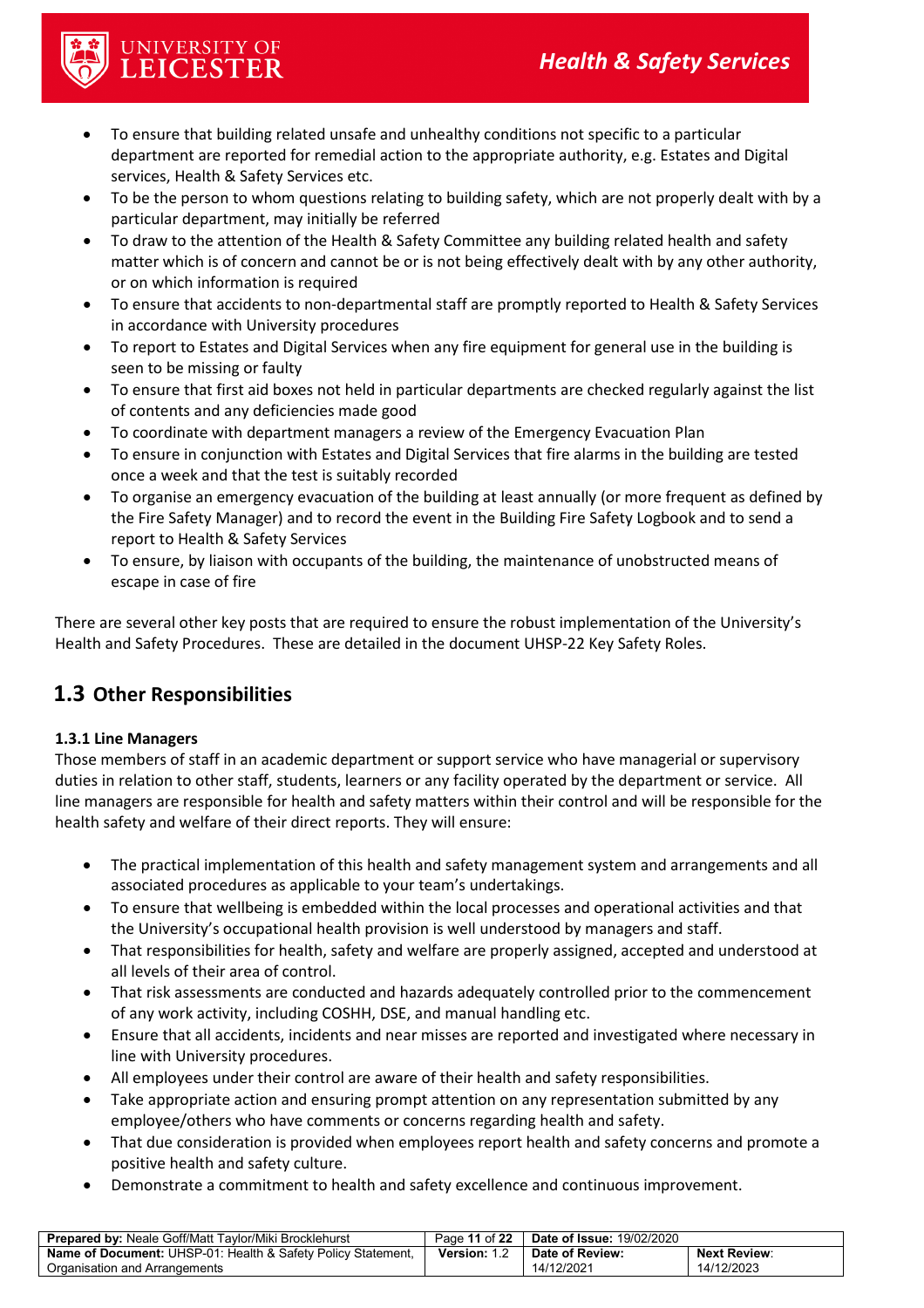

A line manager responsible for managing or supervising other line managers, as part of a hierarchical structure, must also ensure that those subordinate line managers enforce the compliance requirements described in the previous paragraph.

#### <span id="page-11-0"></span>**1.3.2 Staff**

All employees must take personal responsibility for their own health and safety and that of others who may be affected by the actions or omissions and will:

- Familiarise themselves with, and conform to, the relevant parts of the University health and safety management system at all times.
- Demonstrate a positive attitude towards health and safety in the conduct of all work activities.
- Contribute to the improvement of health and safety processes and standards at the University.
- Ensure that any equipment issued to them to carry out their work activities or for which they are responsible, is correctly used, maintained and stored.
- Ensure all incidents, accidents near misses and property damage is reported following the process detailed in the document UHSP-02b Accident Reporting and Investigation Policy and to their line manager.
- Co-operate with their managers in implementing the requirements of all H&S policies and procedures.
- When working at a premises not controlled by the University, ensure they comply with local health and safety procedures.

#### <span id="page-11-1"></span>**1.3.3 Students and learners**

In line with the principles of the Student Charter and the apprenticeship scheme agreement, students and learners must co-operate in safe working procedures, raise concerns through their academic supervisor or tutor and should not:

- Proceed with any activity if they feel it poses a threat to their health and safety, or to that of others.
- Interfere with or misuse anything, any objects, structures, or systems of work, provided by the University in the interests of health and safety.

Students receiving honoraria as demonstrators or for carrying out other duties within the University will be treated as employees in respect of these duties.

#### <span id="page-11-2"></span>**1.3.4 Contractors**

Any College, School, Division or Department which engages an approved contractor must ensure that they meet the pre-qualification criteria, remain competent and able to demonstrate they can work safely. There must be good communication and co-operation between contractors throughout, and a competent person must review all contractor's health, safety and emergency arrangements before any work can commence. Contract work will be managed according to the principles set out in UHSP-28a: Control of Contractors.

#### <span id="page-11-3"></span>**1.3.5 Tenants**

Tenants/third parties occupying locations on campus are directly responsible for all health and safety matters which relate to them and their occupation. They must comply with all current health and safety legislation and the University's Health and Safety Policy, where applicable, on such matters. Failure to do so could be classed as a breach of the tenancy agreement.

## <span id="page-11-4"></span>**Part 2 - Arrangements**

| <b>Prepared by: Neale Goff/Matt Taylor/Miki Brocklehurst</b>            | Page 12 of 22 | <b>Date of Issue: 19/02/2020</b> |                     |
|-------------------------------------------------------------------------|---------------|----------------------------------|---------------------|
| <b>Name of Document: UHSP-01: Health &amp; Safety Policy Statement,</b> | Version: 1.2  | Date of Review:                  | <b>Next Review:</b> |
| Organisation and Arrangements                                           |               | 14/12/2021                       | 14/12/2023          |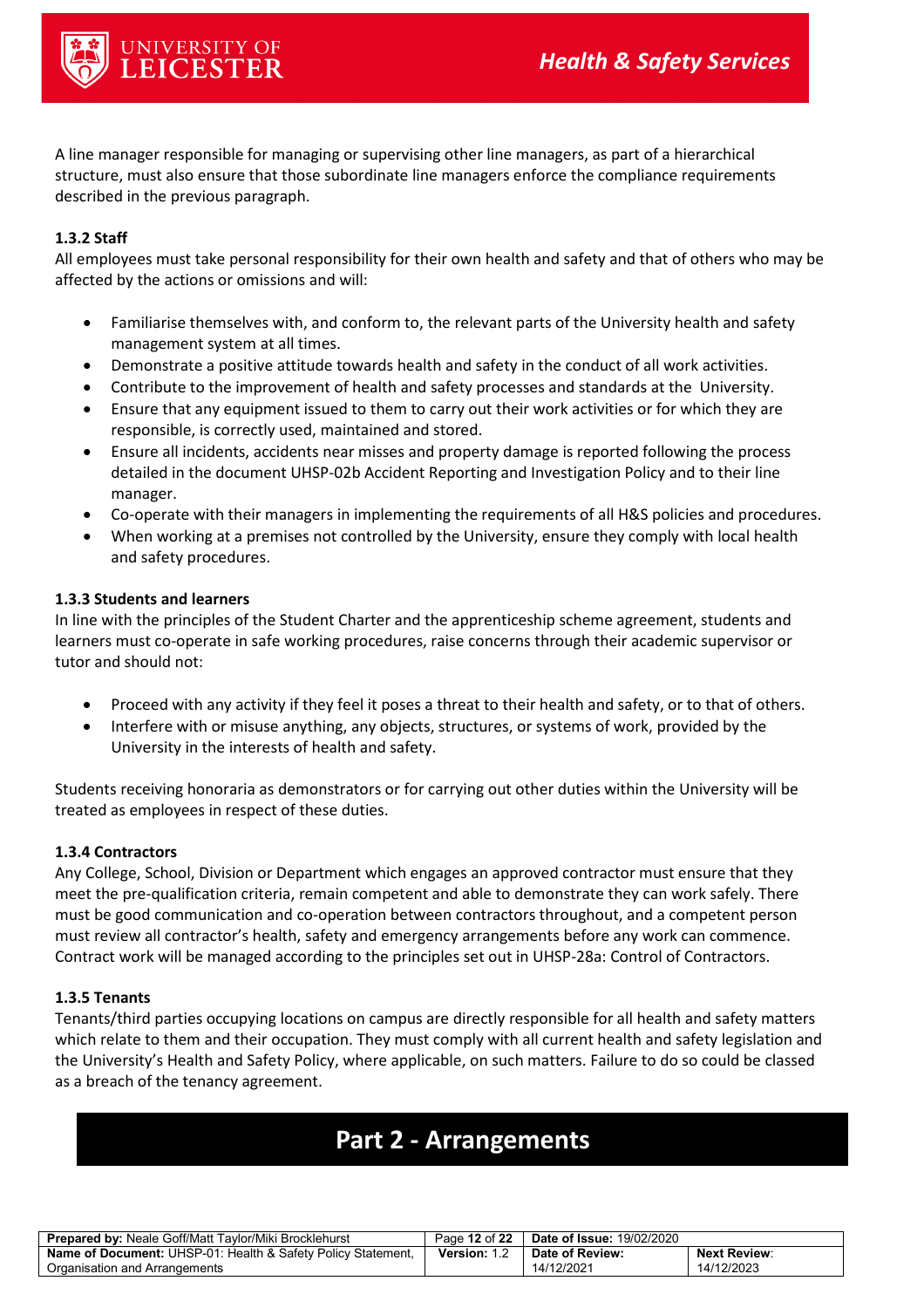The arrangements to implement the Health and Safety policy form the framework of the health and safety management system which is made up of subordinate policies, procedures and guidance.

#### <span id="page-12-0"></span>**2.1 Sub-ordinate Policies, Procedures, and Guidance**

The University Health and Safety Committee, has approved the publication of sub-ordinate documents under the authority of this policy. These consist of:

- *Policy and Procedure Documents* which set out how something is to be achieved. These are produced by Health & Safety Services and have the authority as the official mandated method for the specific topic
- *Guidance documents -* which can be produced at any level of the University and are provided to strongly guide (but not give authoritative statements) on health and safety issues.

NB. If guidance is not followed a suitable risk assessment must be undertaken showing that an alternate way of working can be undertaken at the same level of safety (or better) for all involved.

In all cases the University documentation is subordinate to law (acts of parliament, regulations and other statutory instruments), court orders, and instructions from HSE or other relevant inspectors who are appointed to provide instruction on health and safety matters.

A list of these subsidiary documents may be found on Health & Safety Services webpages.

The supplementary procedures which form the management system is maintained to meet the requirements of this policy and current requirements outlined in ISO 45001. Some of these key areas are as follows:

#### **Risk assessment & planning**

The process of compiling and reviewing the Corporate, College, Division and local Risk Registers provides a means of identifying risk and planning for a safe and healthy university environment. In considering risk, the key health and safety risk factors will be those of:

- External such as statutory and legal requirements
- Internal such as significant changes in organisational structure, activities and operations [local, regional, national or international], infrastructure / equipment / processes or management systems

Effective planning for health and safety is integral to existing planning mechanisms. Good health and safety management starts with the identification and control of key risks. A risk assessment process is in place which includes the assessment of location and activities hazards. It is the responsibility of directors and managers to ensure the assessments are understood and highlight the control measures that will ensure safe working practices in accordance with UHSP-03 Risk Assessment Policy.

#### **Identification of legal and other requirements**

Our health and safety management system is based on the health and safety requirements laid down in UK statute. Health & Safety Services keep a register of legal requirements.

#### **Targets and objectives**

| <b>Prepared by: Neale Goff/Matt Taylor/Miki Brocklehurst</b>            | Page 13 of 22       | <b>Date of Issue: 19/02/2020</b> |                     |
|-------------------------------------------------------------------------|---------------------|----------------------------------|---------------------|
| <b>Name of Document: UHSP-01: Health &amp; Safety Policy Statement,</b> | <b>Version: 1.2</b> | Date of Review:                  | <b>Next Review:</b> |
| Organisation and Arrangements                                           |                     | 14/12/2021                       | 14/12/2023          |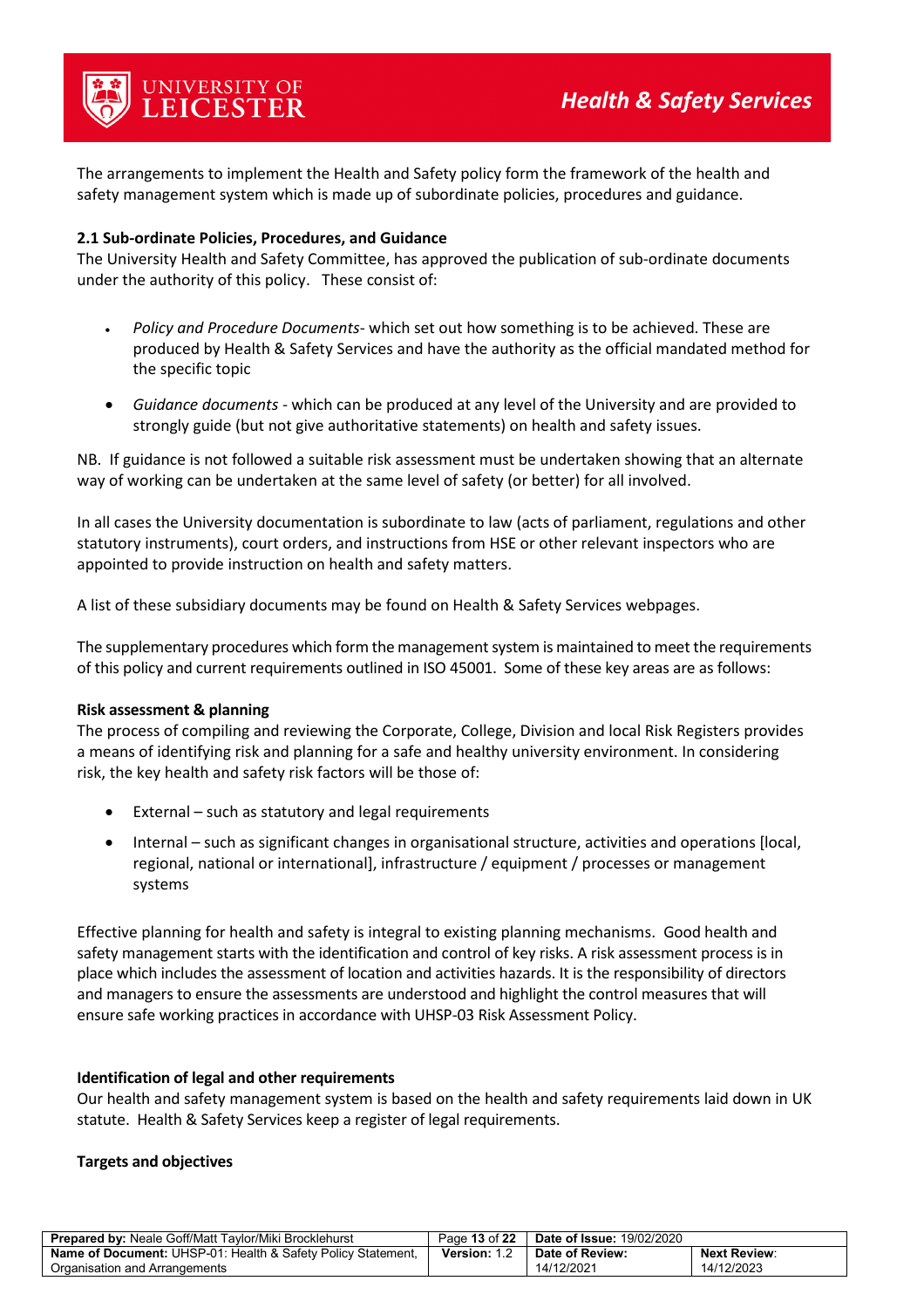The University will establish implement and maintain documented health and safety targets and objectives for the organisation. The objectives will be measureable and based around the prevention of injury, ill health and compliance with applicable legal requirements. This will be managed through the balance scorecard and the College or Corporate Service division health and safety plan.

#### **Competence training and awareness**

All staff are offered Health & Safety induction training on commencement of their employment. Further specialist training is provided, as necessary, according to job requirements. All managers are charged with the responsibility, through the risk assessment process or otherwise, of identifying the specific training needs of their staff. The details relating to this are outlined in the document UHSP-04 Information, Instruction, Training and Supervision Policy.

#### **Communication & Consultation**

We have established a health and safety committee and will communicate with staff on an as required basis. Details relating to this and the mechanisms by which we do so are outlined in the document UHSP-20 Health and Safety Communications and Consultation.

#### **Documentation**

Our health and safety management system has been developed in modular format. All documentation is available on the Health & Safety Services webpages.

Records are stored on a secure site file server, or as hard copy within the department or as identified in numerically referenced procedures, work instructions or forms. Training, legislative, records etc. are maintained for the statutory periods.

#### **Operational control**

The University deploys a mix of self-delivery and supply chain to deliver services. Contractors are required to adhere both to their own and the University's procedures whilst working in our buildings and centres. Various documents, in the form of procedures, attachments and guidance notes are available on Health and Safety Services webpages.

A 'permit to work' system is in place via Reset covering both low and high risk activities, in accordance with procedure UHSP-28a Control of Contractors.

#### **Emergency preparedness and response**

The University has established processes to identify potential emergency situations and potential accidents that can have an impact on staff, students, learners, visitors and those who may be affected by the University's activities, the University buildings and how the University will respond to emergencies. These are periodically reviewed and periodically tested. The arrangements for this with regards to fire are outlined in the documents UHSP16a-f. Other hazard types are discussed in their respective policy/procedures and the University maintains a disaster management and business continuity plan.

#### **Checking: Performance measurement and monitoring**

Performance measurement is an integral part of our management processes and we use a combination of both qualitative and quantitative measures which are appropriate to the nature of our business. This is in the form of proactive indicators (risk assessments, inspections) etc. and re active measures (monitoring accident and ill health statistics). UHSP-02b details our processes for reactive measurement and UHSP-03 & UHSP-21 detail our processes for proactive monitoring.

| <b>Prepared by: Neale Goff/Matt Taylor/Miki Brocklehurst</b>            | Page 14 of 22     | <b>Date of Issue: 19/02/2020</b> |                     |
|-------------------------------------------------------------------------|-------------------|----------------------------------|---------------------|
| <b>Name of Document: UHSP-01: Health &amp; Safety Policy Statement,</b> | <b>Version:</b> 1 | Date of Review:                  | <b>Next Review:</b> |
| Organisation and Arrangements                                           |                   | 14/12/2021                       | 14/12/2023          |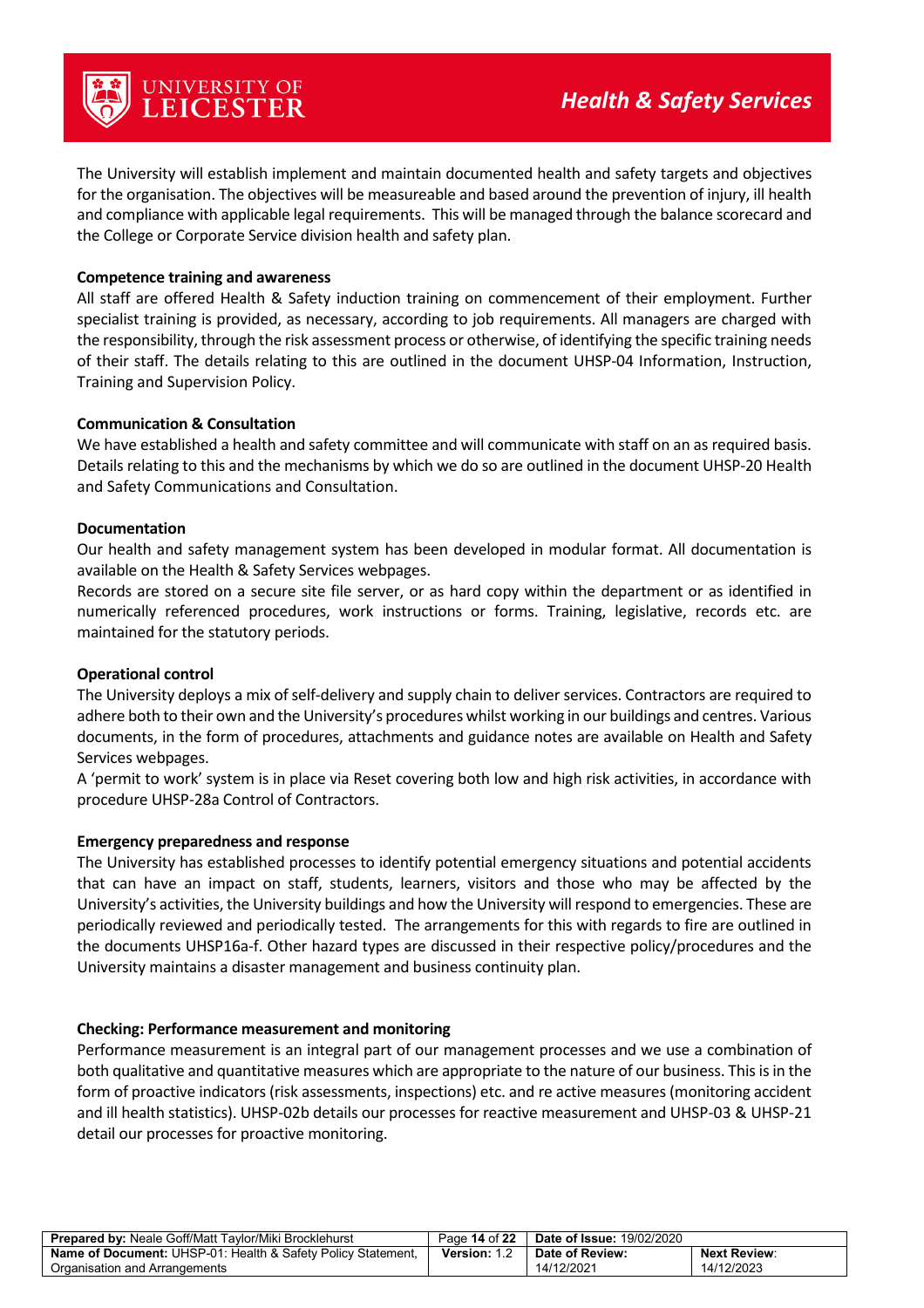

UNIVERSITY OF<br>**LEICESTER** 

#### **Incident investigation, non-conformity, corrective action and preventative action and Incident investigation**

The recording and investigation of incidents is described in UHSP-02b and contains details and a tool for investigations designed to identify immediate and basic courses of incidents the need for identifying corrective action in order to prevent re occurrence.

Details of incidents are collated via a database and are escalated to key stakeholders within the organisation.

#### **Control of records**

The University has established and maintains records as required to demonstrate conformity to the requirements of our health and safety management system and in line with ISO 45001.

We will also ensure that records are identified, stored, in a secure manner and that processes exist (where necessary) for the retrieval, retention and disposal of records.

All records shall be and remain legible, identifiable and traceable (unless permanently destroyed).

#### **Internal audit**

The effectiveness of the health and safety system is evaluated by planned audits. Health and Safety audits are conducted by Health & Safety Services in accordance with the process detailed in UHSP-18 Auditing Policy.

#### **Policy review**

The Health and Safety Policy document sets out the health and safety aim of the University and outlines the general organisation and arrangements in force throughout the University for ensuring a safe and healthy working environment.

The Health & Safety committee shall formally review the University Health and Safety Policy at least every two years. Sub-ordinate policy documents shall be formally reviewed at least every three years.

Departmental/divisional health and safety work plans and the allocation of responsibilities for the designated staff shall be reviewed at least annually to ensure that all necessary roles are filled, and that the workload is reasonable. Formal reviews are recorded at relevant Health and Safety forums *(e.g. Management/ Staff Meetings, College H&S committee meeting)*, but may be conducted over as long as is necessary in advance of the meeting. Key Health and Safety role holders should be involved in this process and supported by the Health and Safety Business Partners.

The Departmental Safety Officers shall be notified, and provided with copies of, all new documents, their date of approval, date for coming into force *(if different),* and dates of review. This will enable effective document control in line with the University's health & safety management system.

Typical areas to be reviewed include but are not limited to:

- Organisational changes and resourcing requirements
- Compliance evaluations
- Accident statistics and data relating to accidents and incidents that have occurred
- Effectiveness of health and safety system documentation
- Effectiveness of the system in practice in departments
- Audits (internal and external) conducted since the last review
- Health and safety programme performance
- Corrective actions carried out to the system since the last review
- Health and safety records

| <b>Prepared by: Neale Goff/Matt Taylor/Miki Brocklehurst</b>        | Page 15 of 22       | <b>Date of Issue: 19/02/2020</b> |                     |
|---------------------------------------------------------------------|---------------------|----------------------------------|---------------------|
| <b>Name of Document:</b> UHSP-01: Health & Safety Policy Statement. | <b>Version: 1.2</b> | Date of Review:                  | <b>Next Review:</b> |
| Organisation and Arrangements                                       |                     | 14/12/2021                       | 14/12/2023          |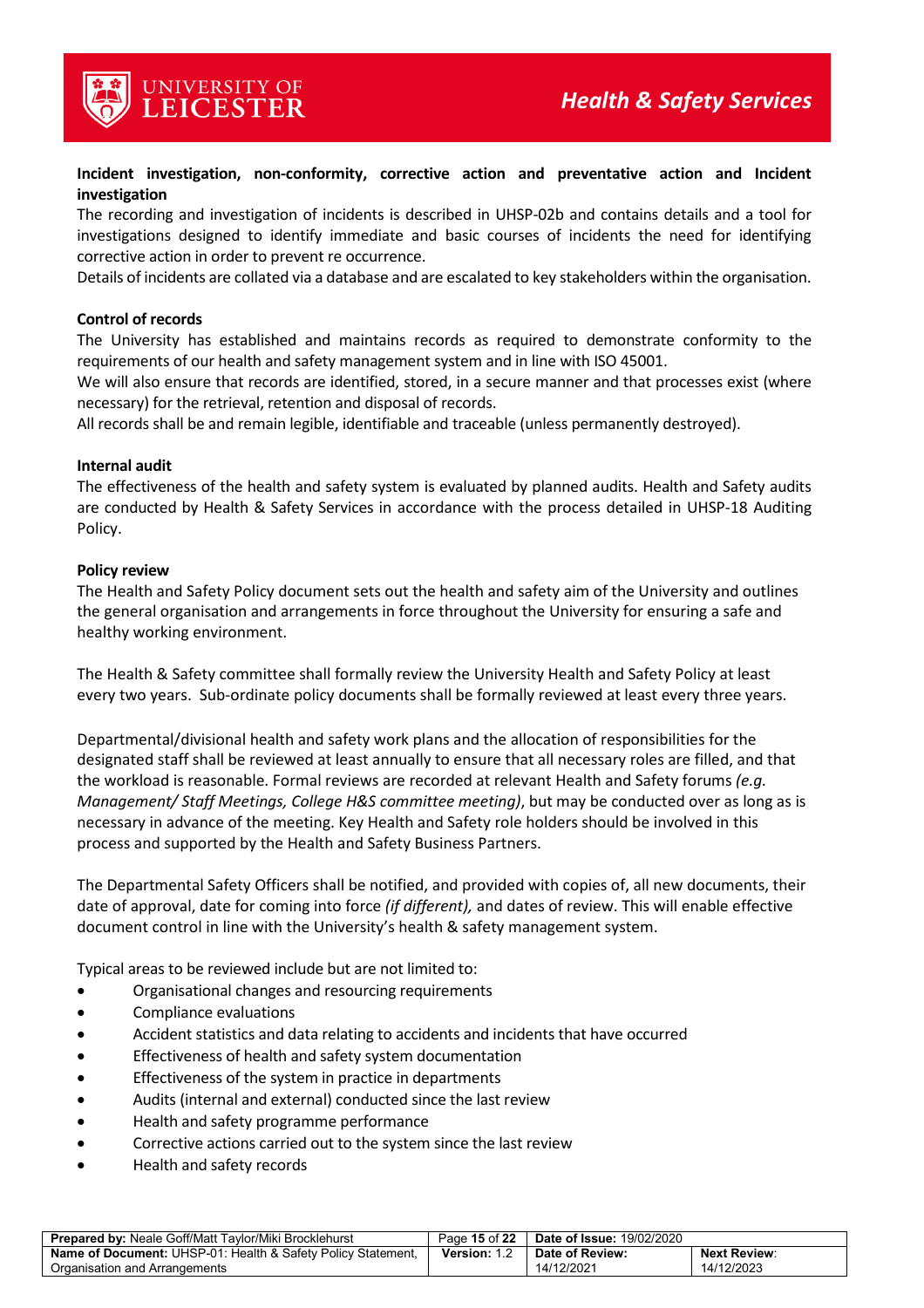

- Local policies
- Emergencies (actual and exercises) and emergency preparedness
- Hazard identification, risk assessment and risk control processes
- Effectiveness of the inspection process

UNIVERSITY OF<br>**LEICESTER** 

#### **Housekeeping**

Good housekeeping contributes to personal safety and fire prevention in the workplace. University staff are encouraged to maintain a clean and tidy work area, and ensure that the area is kept clear of any waste.

#### **Visitors**

The host will ensure that all visitors are made aware of all risks and controls measures in place and receive the required briefing sessions on site arrangements.

#### **Insurance**

The University's Insurance and Risk Officer is responsible for University Insurances and contributing to loss control management.

University insurance provides indemnification to its staff *(including Heads of Departments, Departmental Safety Officers, and Building Safety Supervisors)* and members of Council against civil *(i.e. non-criminal)* liability in the event of injury to persons or damage to property in respect of their responsibilities and duties under health and safety legislation. The University's policies protect the University and its employees against costs and expenses (but not against any fine) which may result from criminal prosecution under the Health and Safety at Work Act and/or Regulations made under the Act. There can be no insurance against criminal liability and proceedings arising from failure to comply with the provisions of the Act.

## **3. Revision History**

| Date of Issue | <b>Version number</b> | <b>Amendments Made</b>                                    |
|---------------|-----------------------|-----------------------------------------------------------|
| 31/01/2020    | 1. $\Omega$           | First issue                                               |
| 19/02/2020    | 1.1                   | Updated Registrar to Chief Operating Officer. Updated the |
|               |                       | flowcharts in the appendix                                |
| 14/12/2020    | 12                    | Periodic review. Minor amendments made throughout.        |
|               |                       | Amendments also to Appendix 1                             |
|               |                       |                                                           |

| <b>Prepared by: Neale Goff/Matt Tavlor/Miki Brocklehurst</b>        | Page 16 of 22 | <b>Date of Issue: 19/02/2020</b> |                     |
|---------------------------------------------------------------------|---------------|----------------------------------|---------------------|
| <b>Name of Document:</b> UHSP-01: Health & Safety Policy Statement. | Version: 1    | Date of Review:                  | <b>Next Review:</b> |
| Organisation and Arrangements                                       |               | 14/12/2021                       | 14/12/2023          |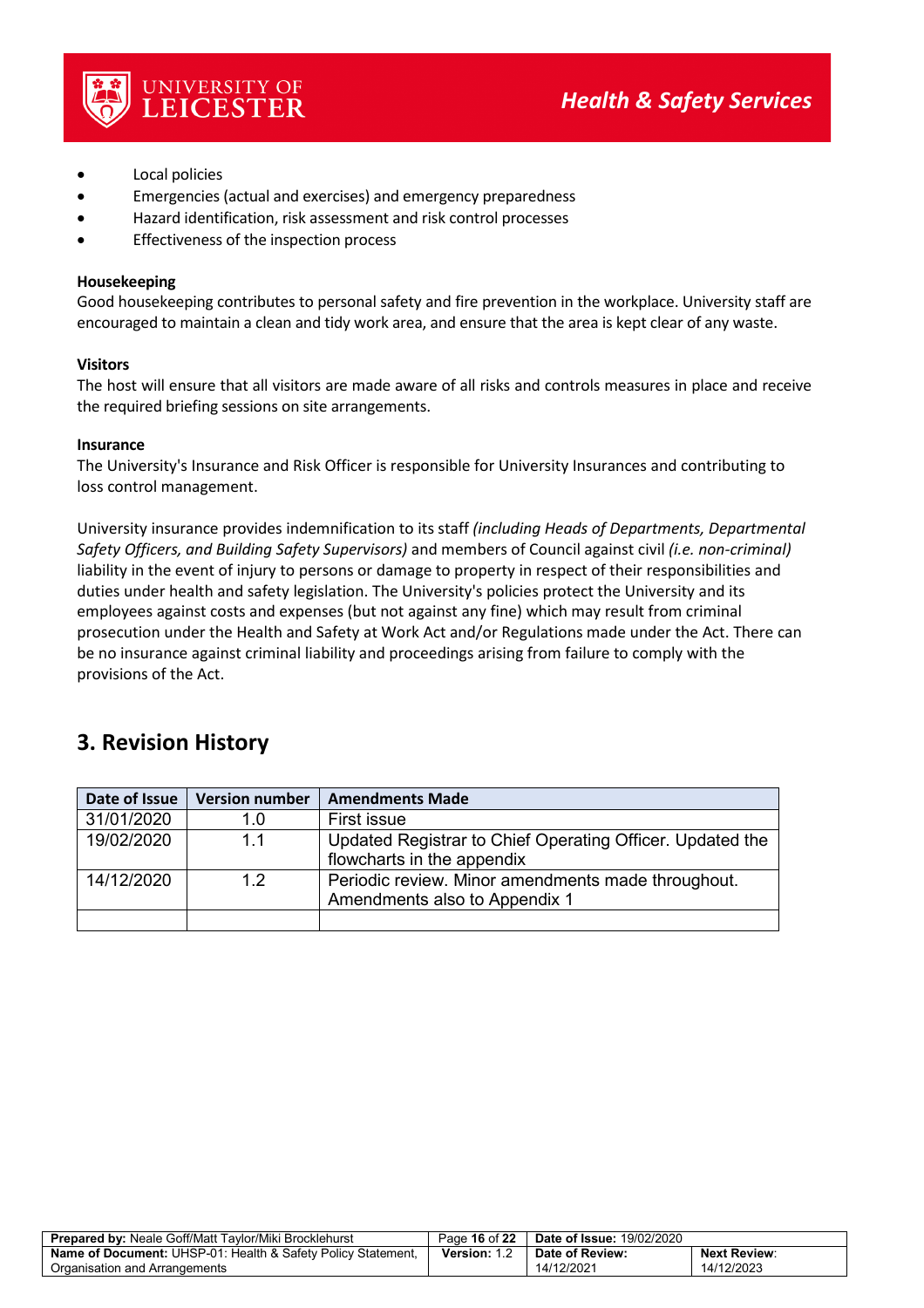

**Appendix A – Health and Safety at the University of Leicester**



<span id="page-16-0"></span>

| <b>Prepared by: Neale Goff/Matt Taylor/Miki Brocklehurst</b>        | Page 17 of 22 | <b>Date of Issue: 19/02/2020</b> |                     |
|---------------------------------------------------------------------|---------------|----------------------------------|---------------------|
| <b>Name of Document:</b> UHSP-01: Health & Safety Policy Statement. | Version: 1.2  | Date of Review:                  | <b>Next Review:</b> |
| Organisation and Arrangements                                       |               | 14/12/2021                       | 14/12/2023          |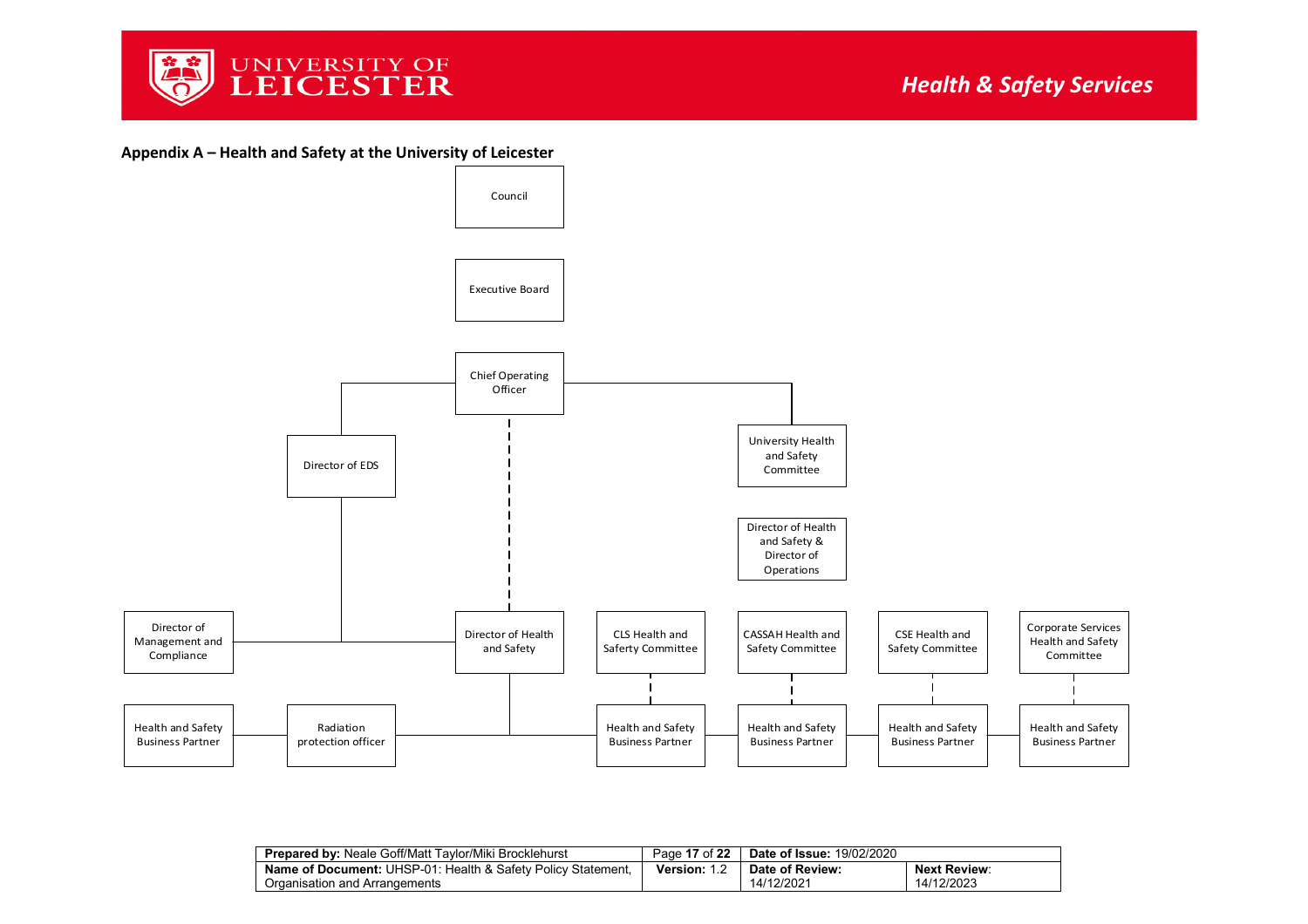



<span id="page-17-0"></span>

| <b>Prepared by: Neale Goff/Matt Taylor/Miki Brocklehurst</b>            | Page 18 of 22   | <b>Date of Issue: 19/02/2020</b> |                     |
|-------------------------------------------------------------------------|-----------------|----------------------------------|---------------------|
| <b>Name of Document: UHSP-01: Health &amp; Safety Policy Statement,</b> | <b>Version:</b> | Date of Review:                  | <b>Next Review:</b> |
| Organisation and Arrangements                                           |                 | 14/12/2021                       | 14/12/2023          |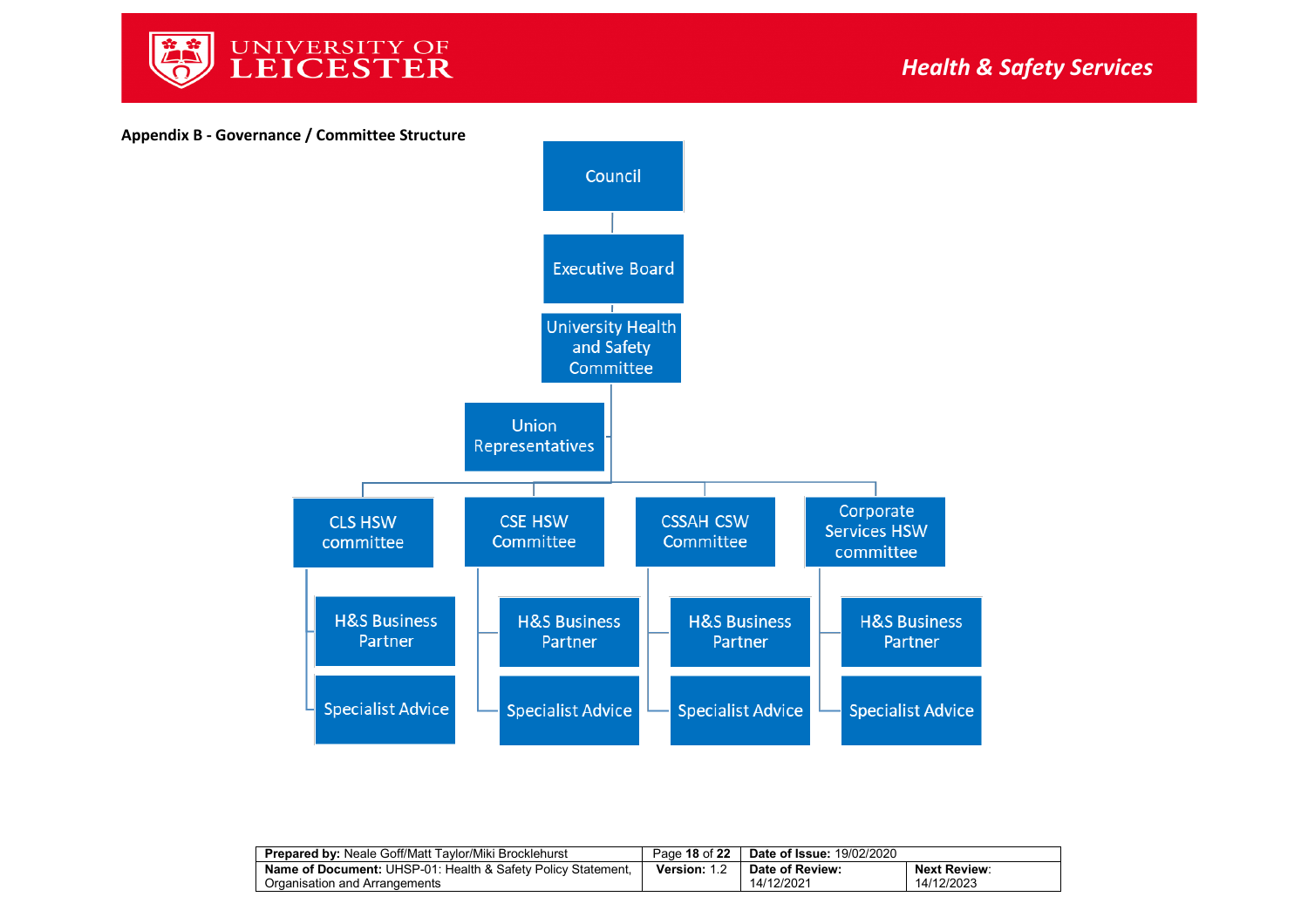

#### <span id="page-18-0"></span>**Appendix C: Additional (Specialist) H&S Advice**

The University has an established resource for the provision of competent advice in specialist fields. These include:

- Fire
- Radiation
- Chemical and Biological
- **Asbestos**
- Water Hygiene
- **Training**
- **Electricity**
- **Medical Gas**

This resource is a mixture of internal university staff and external specialist consultants.

Advisors will provide support to the relevant H&S Business Partner to ensure that policy is implemented in a consistent manner across the full range of university activities *[staff names and contact details may be found on Health & Safety Services webpages*].

**Biological and Chemical Safety Officer** - responsible through the Director of Health and Safety for providing an advisory, instructional and training service to University Schools and Departments on all aspects of hazardous chemicals, hazardous biological agents and genetically modified organisms. The maintenance of necessary records and acting as the University Biological Safety Officer for genetic modification work.

**Fire Safety Manager** - responsible through the Director of Health and Safety for providing an advisory, instructional and training service to University Schools and Departments on all aspects of fire safety and, in consultation with Building Safety Supervisors, preparing emergency plans for all University premises. Duties include liaising with Estates and Digital Services and building occupiers to ensure that University buildings are constructed and/or modified in accordance with relevant statutory and other appropriate fire safety standards and carrying out fire risk assessments of the University building stock.

**Radiation Safety Officer** - responsible to the Director of Health and Safety for all aspects of the use of ionising materials and ionising apparatus in the University as set out in the University Radiation Protection Rules. The Officer's duties are to supervise on behalf of the Radiation Safety working group the arrangements for the maintenance of radiation safety in the University, to give advice to the appropriate Departmental Radiation Protection Officer or, where necessary, directly to Heads of Department or individual experimenters. To supervise the administration of the licences issued by the Department of the Environment for the use of radiation sources in the University.

**University Laser Safety Officer** - The Laser Safety Officer reports to the Radiation Protection working group and is responsible for the supervision of all aspects of safety with lasers used within the University. The Officer's duties are to supervise the implementation of laser safety procedures as detailed in the document UHSP-32c Laser Safety Policy.

#### **Health and wellbeing**

Reporting to the HR Director, Occupational Health - provide advice on all occupational health matters including

| <b>Prepared by: Neale Goff/Matt Taylor/Miki Brocklehurst</b>        | Page 19 of 22 | <b>Date of Issue: 19/02/2020</b> |                     |
|---------------------------------------------------------------------|---------------|----------------------------------|---------------------|
| <b>Name of Document:</b> UHSP-01: Health & Safety Policy Statement, | Version: 1.2  | Date of Review:                  | <b>Next Review:</b> |
| Organisation and Arrangements                                       |               | 14/12/2021                       | 14/12/2023          |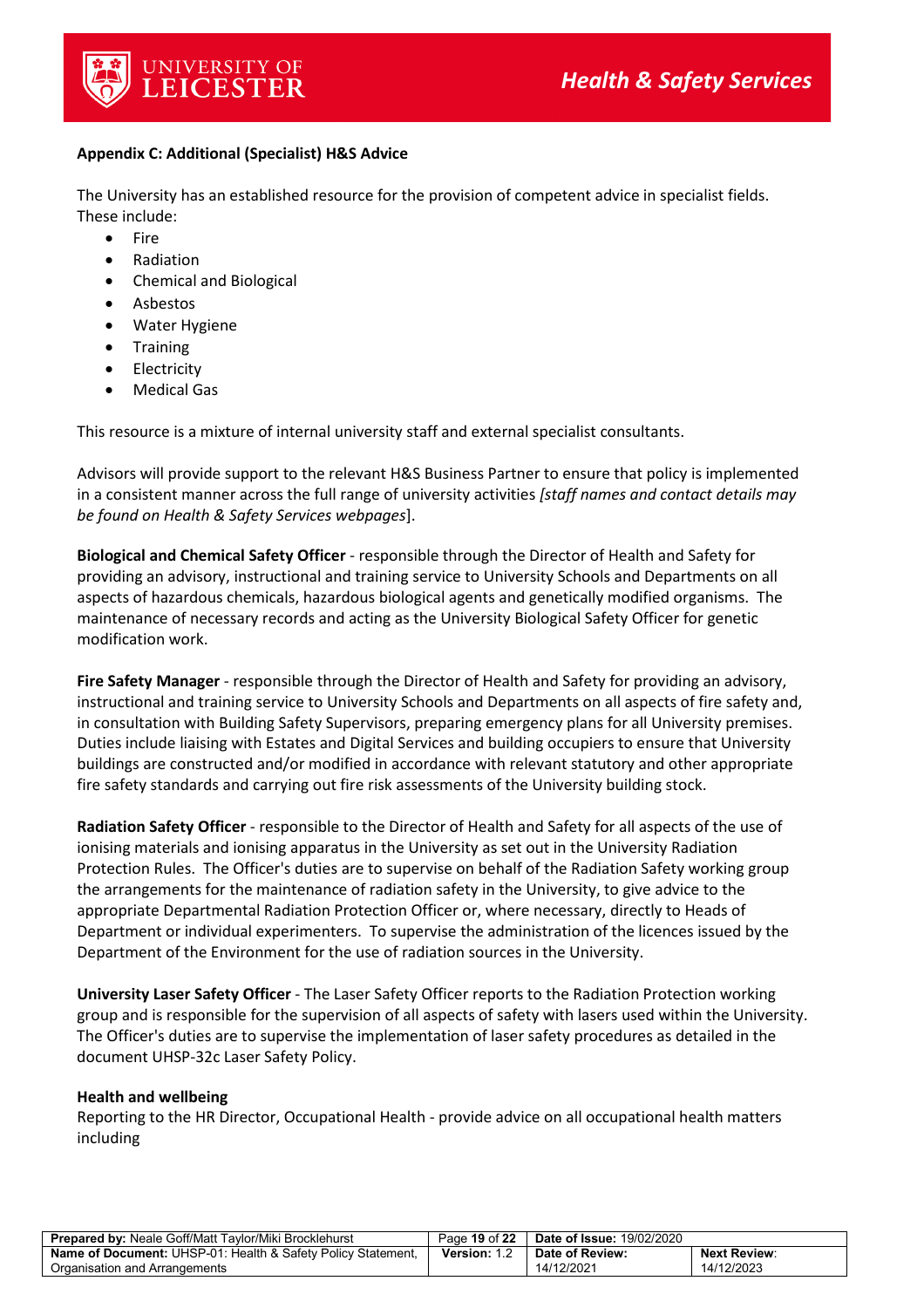

- UNIVERSITY OF<br>**LEICESTER**
- Monitoring of the health of University staff, and those postgraduate students involved in medicine and biological sciences, and other science/research departments.
- Management of all health problems where they impact on an individual's working capacity (i.e., sickness absence referrals, ill health retirement).
- Assistance with the control of the risk to individuals from possible health effects relating to their work.
- Promotion of best practice to empower people to be responsible for their own health (i.e., health promotion initiatives and health awareness days).
- Work Health Assessment and fitness-to-work assessments
- Programmed occupational health surveillance
- Assistance in the management of sickness absence
- Assistance to enable compliance with occupational health and safety procedures and protocols.
- Assistance to enable compliance with health and safety legislation (i.e., COSHH health surveillance, immunisation programmes).
- Support and advice for management on all aspects of staff health.

#### **Estates and Digital Services**

The division has a Health and Safety Business partner and specialist advisors to provide advice and work with the above colleagues to ensure compliance of infrastructure and associated services, in relation to:

- Asbestos
- Water safety and quality
- Gas and pressure systems.
- Lifts and lifting equipment
- Air quality conditioning and local exhaust ventilation
- Electrical supplies
- Construction Design and Maintenance
- Insurance and Loss Prevention

| <b>Prepared by: Neale Goff/Matt Taylor/Miki Brocklehurst</b>        | Page 20 of 22 | <b>Date of Issue: 19/02/2020</b> |                     |
|---------------------------------------------------------------------|---------------|----------------------------------|---------------------|
| <b>Name of Document:</b> UHSP-01: Health & Safety Policy Statement. | Version: 1.2  | Date of Review:                  | <b>Next Review:</b> |
| Organisation and Arrangements                                       |               | 14/12/2021                       | 14/12/2023          |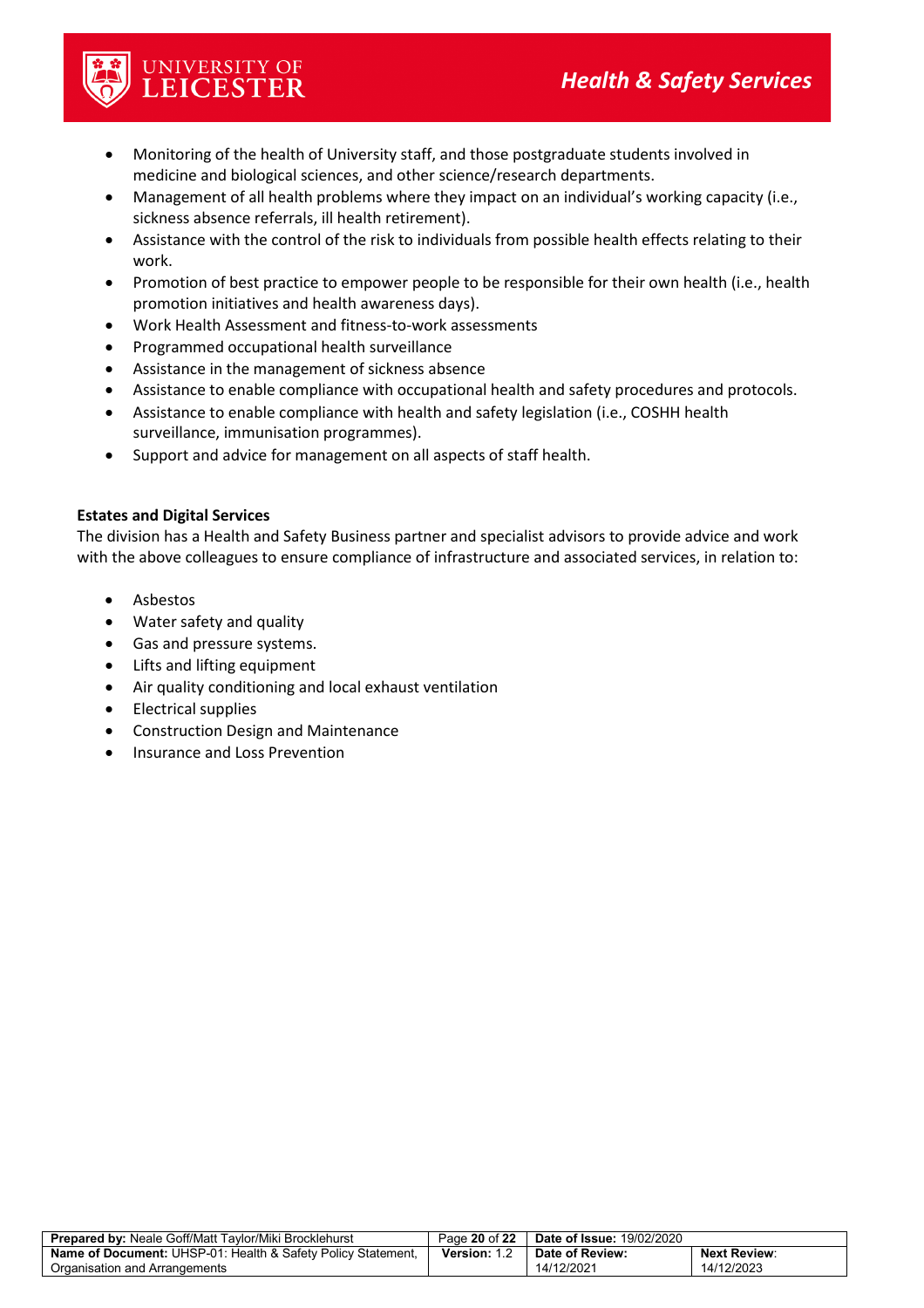

#### <span id="page-20-0"></span>**Appendix D - Infrastructure – compliance and responsibilities**

The University infrastructure (fabric of all buildings, all water supplies, sewers, plant rooms, boiler houses/sub-stations, ventilation systems and gas pipes etc.) are all deemed to belong to Estates and Digital Services unless they have explicitly (in writing) given control to another part of the University. If the transfer of control is agreed then the College or Division 'owning' the specific infrastructure asset shall be required to mirror all relevant safety management (policy and procedures) operated by the Estates and Digital Services and to maintain a direct mirror at all times.

"Estates asset" includes only permanent building fabric, "building infrastructure services" assets and external elements of the University site installed and controlled by Estates. Other assets which may be fixed to or rest upon an Estates asset or are connected from or to the final point of connection of building infrastructure services are excluded. Use and or connection to Estates assets must be in accordance with "Estates requirements".

#### **Building infrastructure services**

Specific inclusions:

- Electrical power and general lighting and emergency lighting systems up to the final socket, isolator or general light fitting.
- Fixed UPS systems up to the point of connection.
- Natural gas distribution systems up to the final isolator or connector.
- Fixed medical or special gas distribution systems up to the final isolator or connector.
- Gas detection and alarms systems.
- Steam and condensate distribution systems up to the final isolator or connector.
- Compressed air distribution systems up to the final isolator or connector.
- Fixed hot and cold-water systems up to any tap, final isolator or connector up to the final isolator or connector.
- Fixed water purifications systems up to the final isolator or connector.
- Sanitation and drainage systems from any general waste inlet or specialist interceptor.
- Fixed general space heating systems.
- Fixed refrigeration equipment and chilled water or DX pipe installations up to final room unit
- Air handling units, fans and ventilation equipment including ductwork up to final diffusers.
- Fixed LEV and laboratory containment systems.
- Fire prevention, detection, alarm, control and evacuation systems.
- Fixed passenger and goods lifting equipment.
- Security detection, alarm and control systems including CCTV and intercoms.
- Building Management Systems.
- Pneumatic tube conveyor systems
- Thermal insulation to the above systems

Specific exclusions:

- Any portable or moveable appliances or equipment including but not limited to; autoclaves, furnaces, ranges, freezers, moveable water purification or processing units, gas cylinders, bench UPS's etc.
- Swimming pool water systems and spa baths or similar.
- Specific academic systems maintained and used by Colleges such as but not limited to the following examples; geography rain water tower, hydraulics lab water system etc.
- Any other system which has not been authorised or installed by the Estates department.

| <b>Prepared by: Neale Goff/Matt Taylor/Miki Brocklehurst</b>        | Page 21 of 22       | <b>Date of Issue: 19/02/2020</b> |                     |
|---------------------------------------------------------------------|---------------------|----------------------------------|---------------------|
| <b>Name of Document:</b> UHSP-01: Health & Safety Policy Statement, | <b>Version: 1.2</b> | Date of Review:                  | <b>Next Review:</b> |
| Organisation and Arrangements                                       |                     | 14/12/2021                       | 14/12/2023          |